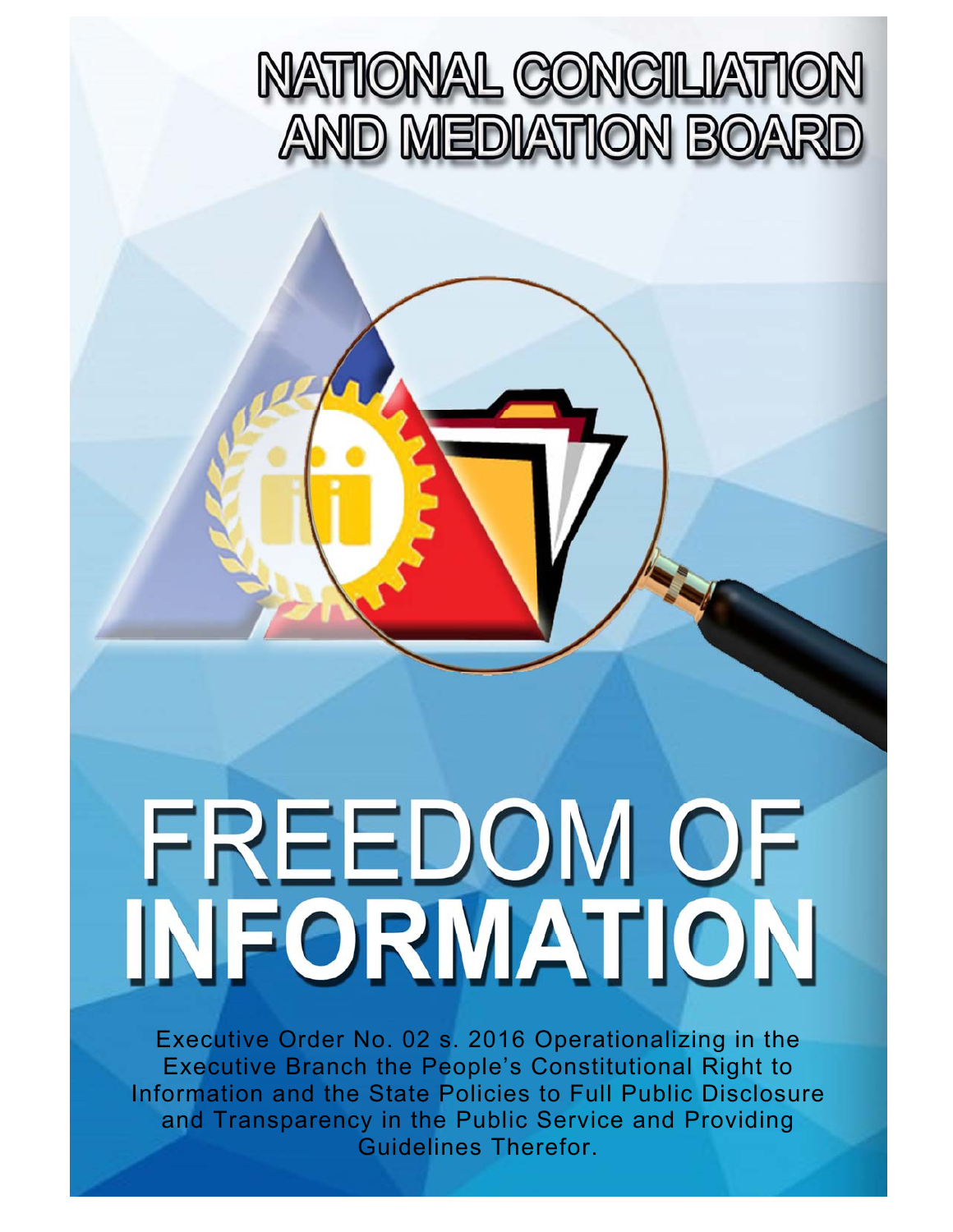## **Table of Contents**

|                                                                                                                                              | 3        |
|----------------------------------------------------------------------------------------------------------------------------------------------|----------|
|                                                                                                                                              | 3        |
|                                                                                                                                              | 3        |
| Section 2. The National Conciliation & Mediation Board-------                                                                                | 3        |
|                                                                                                                                              | 3        |
|                                                                                                                                              | 4        |
|                                                                                                                                              | 4        |
|                                                                                                                                              | 4        |
| 2.5 NCMB Organizational Chart ---------------------------------                                                                              | 5        |
|                                                                                                                                              | 5        |
|                                                                                                                                              | 5        |
|                                                                                                                                              | 5        |
| 3.2 Documents that can Be Accessed -------------------------                                                                                 | 7        |
|                                                                                                                                              | 7        |
| Section 4. Access to NCMB/RCMB Records -----------------------                                                                               | 8        |
|                                                                                                                                              | 8        |
|                                                                                                                                              | 9        |
| 4.3 Determination of Exceptions -------------------------------                                                                              | 9        |
|                                                                                                                                              | 10       |
| 5.1 Filing & Receipt of Request for Information ------------                                                                                 | 10       |
|                                                                                                                                              | 10       |
| 5.3 Role of the FOI Receiving Officer -----------------------                                                                                | 11       |
| 5.4 Period for Approval and Release -------------------------                                                                                | 12       |
| 5.5 Request for Extension of Time ----------------------------                                                                               | 12       |
| 5.6 Approval and Release of Request ------------------------                                                                                 | 12       |
| 5.8 Remedies in Case of Denial -------------------------------                                                                               | 12       |
|                                                                                                                                              | 12<br>13 |
| Section 6. Cost of Reproduction -----------------------------------<br>Section 7. Administrative Liability --------------------------------- | 14       |
|                                                                                                                                              | 14       |
|                                                                                                                                              | 14       |
| Annex "B" - Executive Order No. 2 -----------------------------                                                                              | 15       |
| Annex "C" - FOI Request Form -----------------------------------                                                                             | 21       |
|                                                                                                                                              | 22       |
| Annex "E" - Organizational Chart --------------------------------                                                                            | 23       |
| Annex "F" - Directory of NCMB Officials ----------------------                                                                               | 24       |
| Annex "G to G-2" - FOI Process Flowchart -------------------                                                                                 | 27       |
| Annex "H" - Appeal to Denial of Request Flowchart --------                                                                                   | 30       |
|                                                                                                                                              | 31       |
| Annex "J" - Cover Letter Approved Request -----------------                                                                                  | 32       |
| Annex "K" - Cover Letter Requested Information is                                                                                            |          |
| not Available ---------------------------                                                                                                    | 33       |
| Annex "L" - FOI Receiving Officers (CO & Branches) -------                                                                                   | 34       |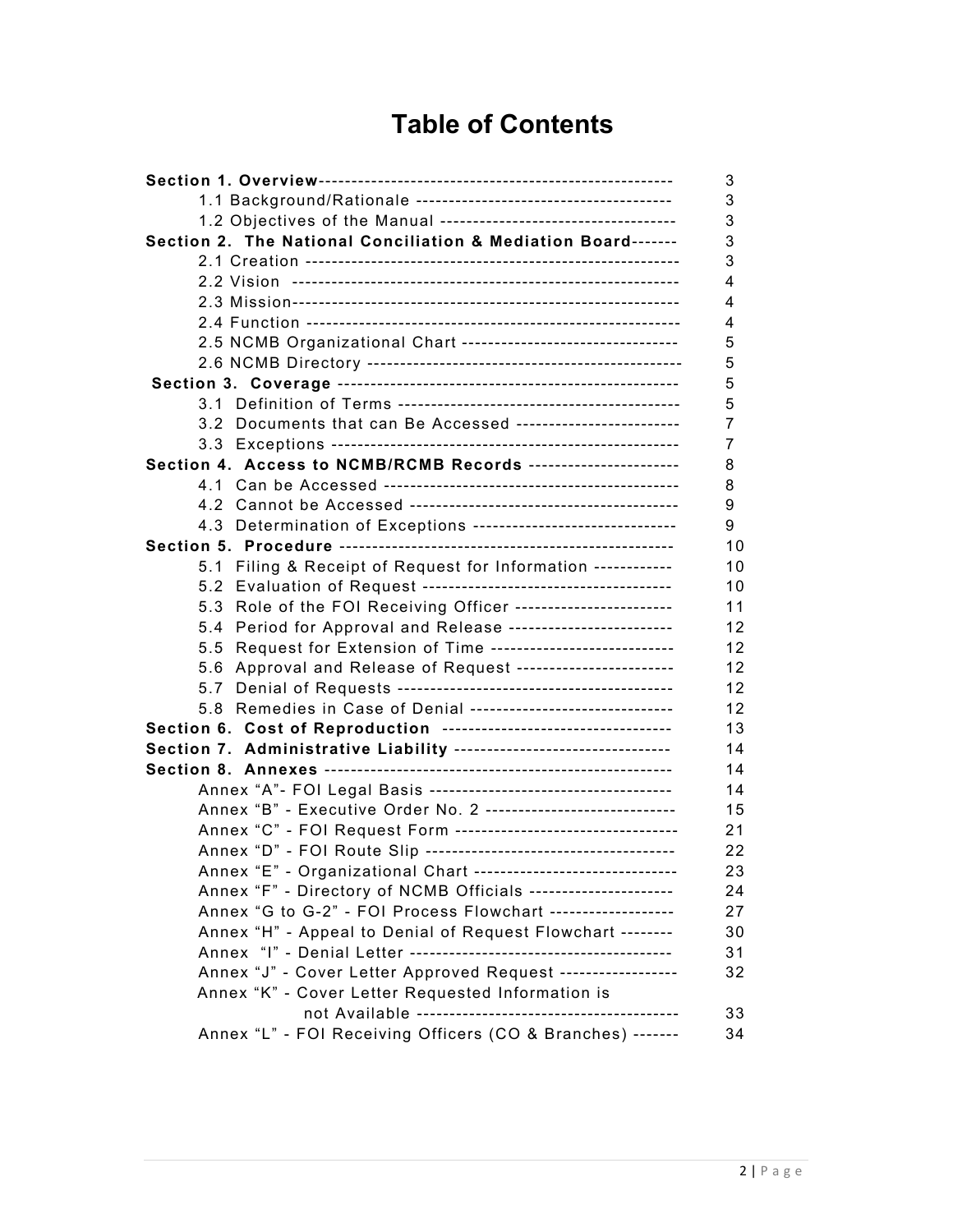#### **1.1 BACKGROUND/RATIONALE**

Article II, Section 28 of the 1987 Constitution provides that the State shall adopt and implement a policy of full public disclosure of all its transactions involving public interest, subject to reasonable conditions prescribed by law. Additionally, Article III, Section 7 of the Constitution, guarantees the right of the people to information on matters of public concern. In order to implement the constitutional provisions, President Rodrigo Roa Duterte on 23 July 2016, issued Executive Order (EO) No. 2 (s. 2016) (Annex "A") which directs every government office to prepare its own Freedom of Information (FOI) Manual.

#### **1.2 OBJECTIVE OF THE MANUAL**

In recognition of the fundamental human right of privacy and the role of free and open exchange of information and in enhancing transparency and accountability in official government acts, the NCMB fully supports the President's program of creating a more transparent government. Thus, this FOI Manual which aims to achieve the following objectives:

1. Facilitate access to information through the most efficient and expeditious manner;

2. Promote transparency in the exercise of the Board's mandate and functions;

3. Uphold the fundamental right of the public to free flow of information; and

4. Provide guidance for NCMB and its Branches' personnel in dealing with any request for information, official records, and documents.

## **Section 2. The NATIONAL CONCILIATION AND MEDIATION BOARD**

#### **2.1 Creation:**

 The NCMB, created under Executive Order No. 126, reorganizing the DOLE, shall formulate policies, develop plans and programs and set standards and procedures relative to the promotion of conciliation and mediation of labor disputes through preventive mediation, conciliation and voluntary arbitration; facilitation of labor-management cooperation through joint mechanisms for information sharing, effective communication, consultation and group-problem solving.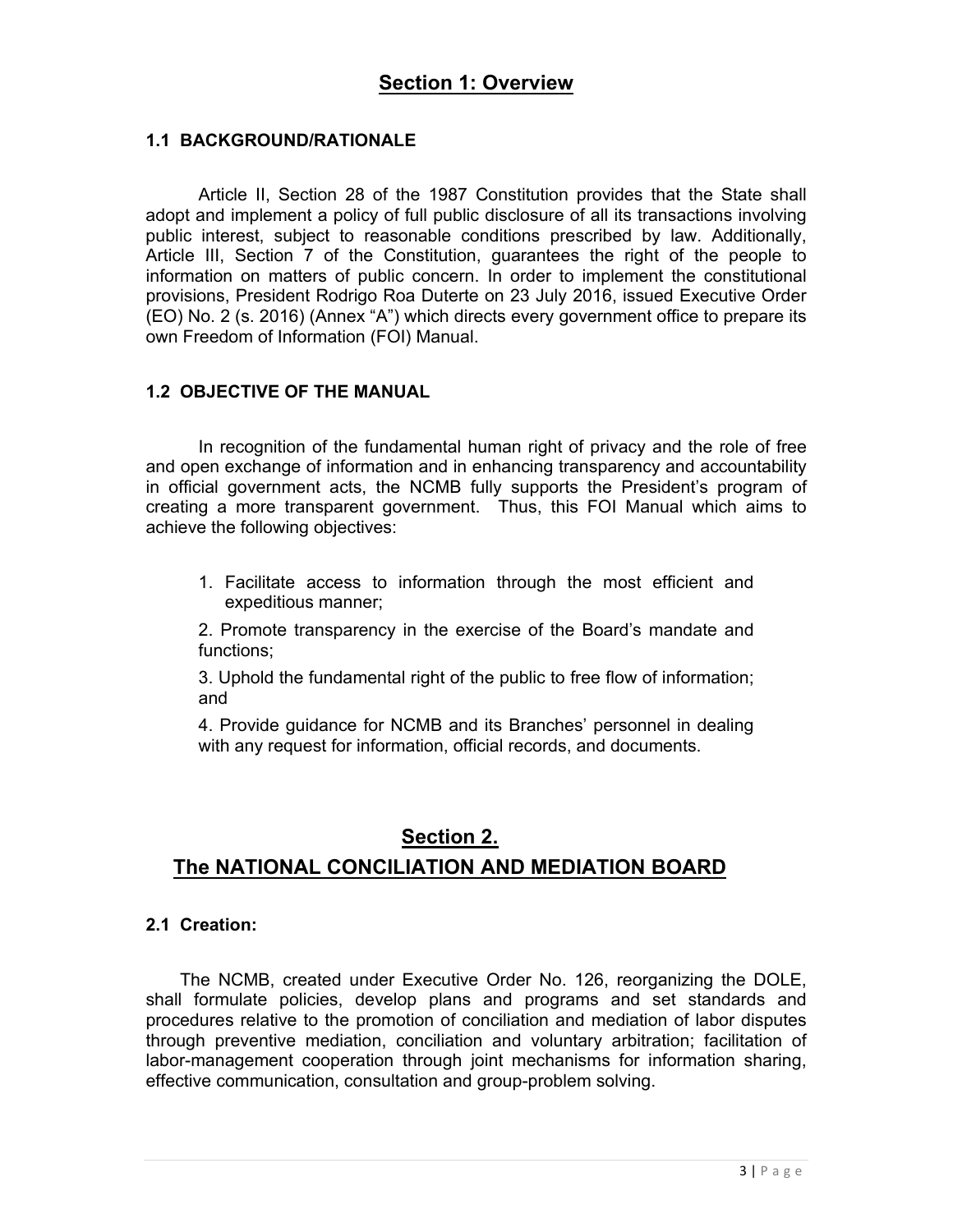#### **2.2 Vision:**

The NCMB shall be the center of excellence in enhancing harmonious relationship in every workplace.

#### **2.3 Mission:**

 To sustain harmonious labor and management relations through continuous education, mainstreaming of alternative dispute resolution (ADR) mechanisms, and implementation of innovative approaches towards worker's empowerment.

#### **2.4 Functions:**

The NCMB, as a staff and line office, has the following functions:

- 1. Formulate policies, programs, standards, procedures, manuals of operations and guidelines pertaining to effective mediation and conciliation of all labor disputes;
- 2. Perform preventive mediation and conciliation functions;
- 3. Coordinate and maintain linkages with other sectors of institutions, and other government authorities concerned with matters relative to the prevention and settlement of labor disputes;
- 4. Formulates policies, plans, programs, standards, procedures, manuals of operations and guidelines pertaining to the promotion of cooperative and non-adversarial schemes, grievance handling, voluntary arbitration and other voluntary modes of dispute settlement;
- 5. Administer the voluntary arbitration program; maintain/update a list of voluntary arbitrators, compile arbitration awards and decisions;
- 6. Provide counseling and preventive mediation assistance particularly in the administration of collective agreements;
- 7. Monitor and exercise technical supervision over the Board's programs being implemented in the regional offices; and
- 8. Perform such other functions as may be provided by law or assigned by the Secretary.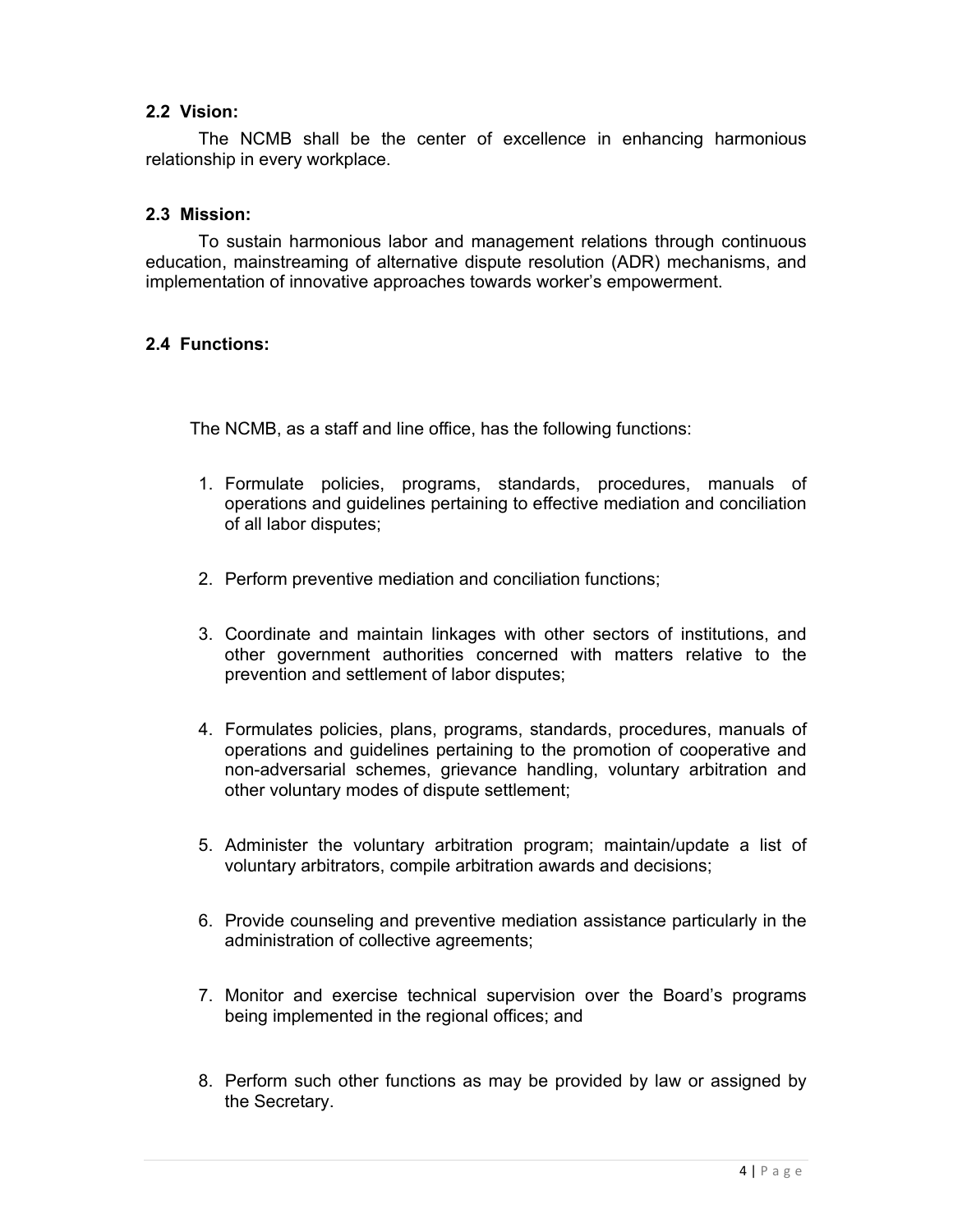#### **2.5 NCMB Organizational Chart:**

Please see Annex "E"

#### **2.6 NCMB Directory:**

Please see Annex "F"

## **Section 3: Coverage**

 This Manual shall cover every request of information / record directed at the National Conciliation & Mediation Board (NCMB) and the seventeen (17) Regional Conciliation & Mediation Branches (RCMBs).

#### **3.1 Definition of Terms:**

- **a. INFORMATION**. Shall mean any records, documents, papers, reports, letters, contracts, minutes and transcripts of official meetings, maps, books, photographs, data, research materials, films, sound and video recording, magnetic or other tapes, electronic data, computer stored data, any other like or similar data or materials recorded, stored or archived in whatever format, whether offline or online, which are made, received, or kept in or under the control and custody of any government office pursuant to law, executive order, and rules and regulations or in connection with the performance or transaction of official business by any government office. *(Section 1.a, Executive Order No. 2 dated 23 July 2016)*
- **b. OFFICIAL RECORDS**. Shall refer to information produced or received by a public officer or employee, or by a government office in an official capacity or pursuant to a public function or duty. *(Section 1.b, Executive Order No. 2 dated 23 July 2016)*
- **c. PUBLIC RECORDS**. Shall include information required by laws, executive orders, rules, or regulations to be entered, kept and made publicly available by a government office. *(Section 1.c, Executive Order No. 2 dated 23 July 2016)*
- **d. PRIVILEGED INFORMATION** refers to any and all forms of data which under the Rules of Court and other pertinent laws constitute privileged communication *(Section 3.k, RA 10173)*
- **e. PERSONAL INFORMATION**. Refers to any information whether recorded in a material form or not, from which the identity of an individual is apparent or can be reasonably and directly ascertained by the entity holding the information, or when put together with other information would directly and certainly identify an individual. *(Section 3.g RA 10173)*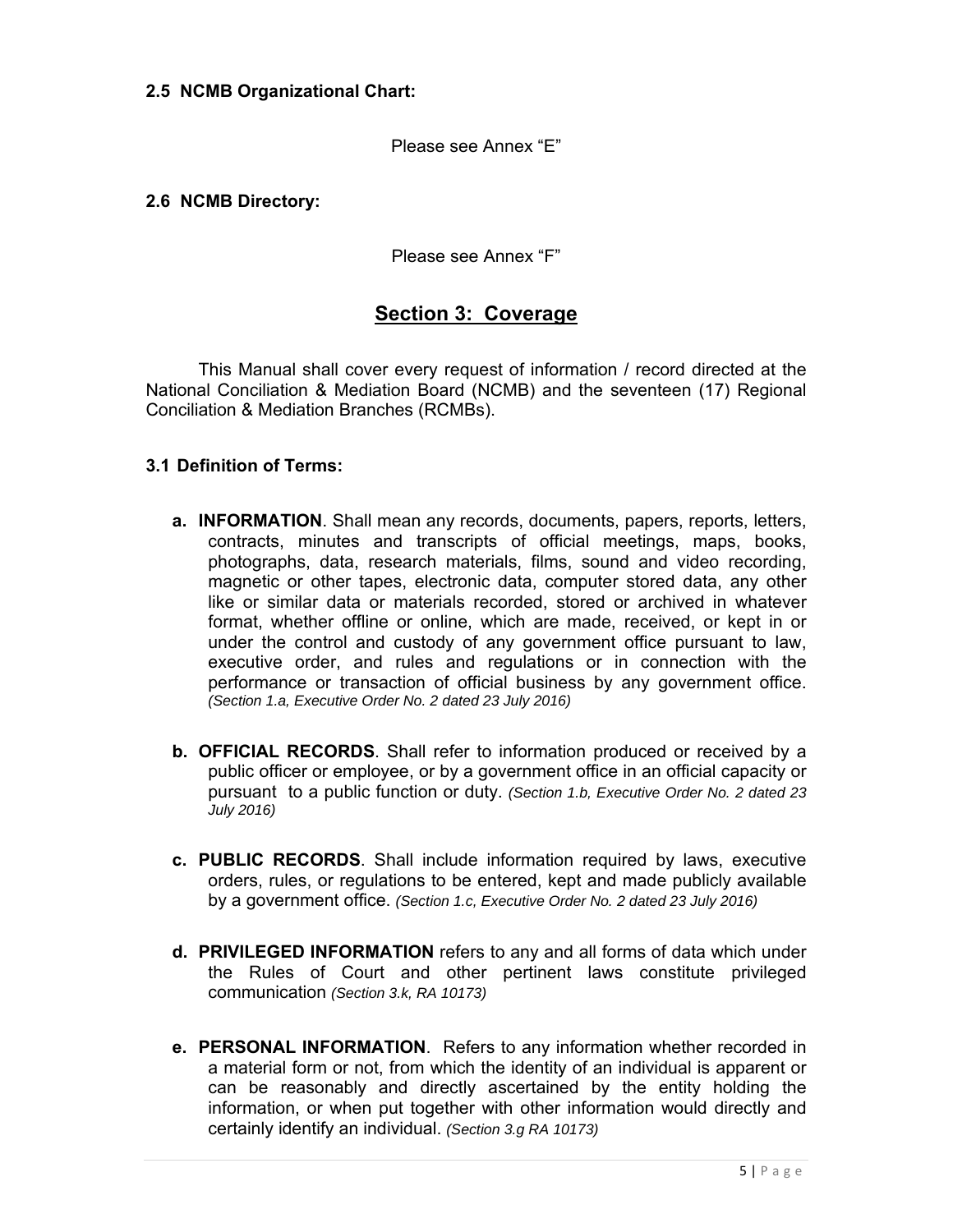#### **f. SENSITIVE PERSONAL INFORMATION** refers to personal information:

1. About an individual's race, ethnic origin, marital status, age, color, and religions, philosophical affiliations;

2. About an individual's health, education, genetic or sexual life of a person, or to any proceeding for any offense committed or alleged to have been committed by such person, the disposal of such proceedings, or the sentence of any court in such proceedings;

3. Issues by government agencies peculiar to an individual which includes, but not limited to, social security numbers, previous or current health records, licenses or its denials, suspension or revocation, and tax returns; and

4. Specifically established by an executive order or an act of Congress to be kept classified. *(Section 3 (l), RA 10173)*

- **g. CONFIDENTIAL MATTER** Information and material (matter) the unauthorized disclosure of which, while not endangering the national security, would be prejudicial to the interest or prestige of the nation or any government activity, or would cause administrative embarrassment or unwarranted injury to an individual or would be of advantage to a foreign nation. *(Section IV, Memorandum Circular No. 78, dated 14 August 1964)*
- **h. RESTRICTED MATTER** Information and material (matter) which requires special protection other than that determined to be Confidential. *(Section V, Memorandum Circular No. 78, dated 14 August 1964)*
- **i. RECORDS.** Shall refer to information, whether in its original form or otherwise, including documents, signatures, seals, texts, images, sounds, speeches, or data compiled, recorded or stored.
- **j. FOI RECEIVING OFFICER (FRO)**. Refers to the NCMB Central Office or the Regional Conciliation & Mediation Branch employee responsible for overseeing the agency/branch's records management program and providing guidance on adequate and proper record keeping. For the purpose of this manual, the FRO shall be in charge of all requests. The FRO shall receive, act on, facilitate and/or monitor all requests filed with the NCMB/RMCB, collate and ensure correctness and completeness of requested information/record upon retrieval, and release/withhold information in accordance with necessary provisions as to approval/disapproval of requests.

The FRO shall also compile or update office' inventory of information available for public access or release and maintain a record of responses/action taken to FOI requests using the Standard FOI Request Form (Annex "C").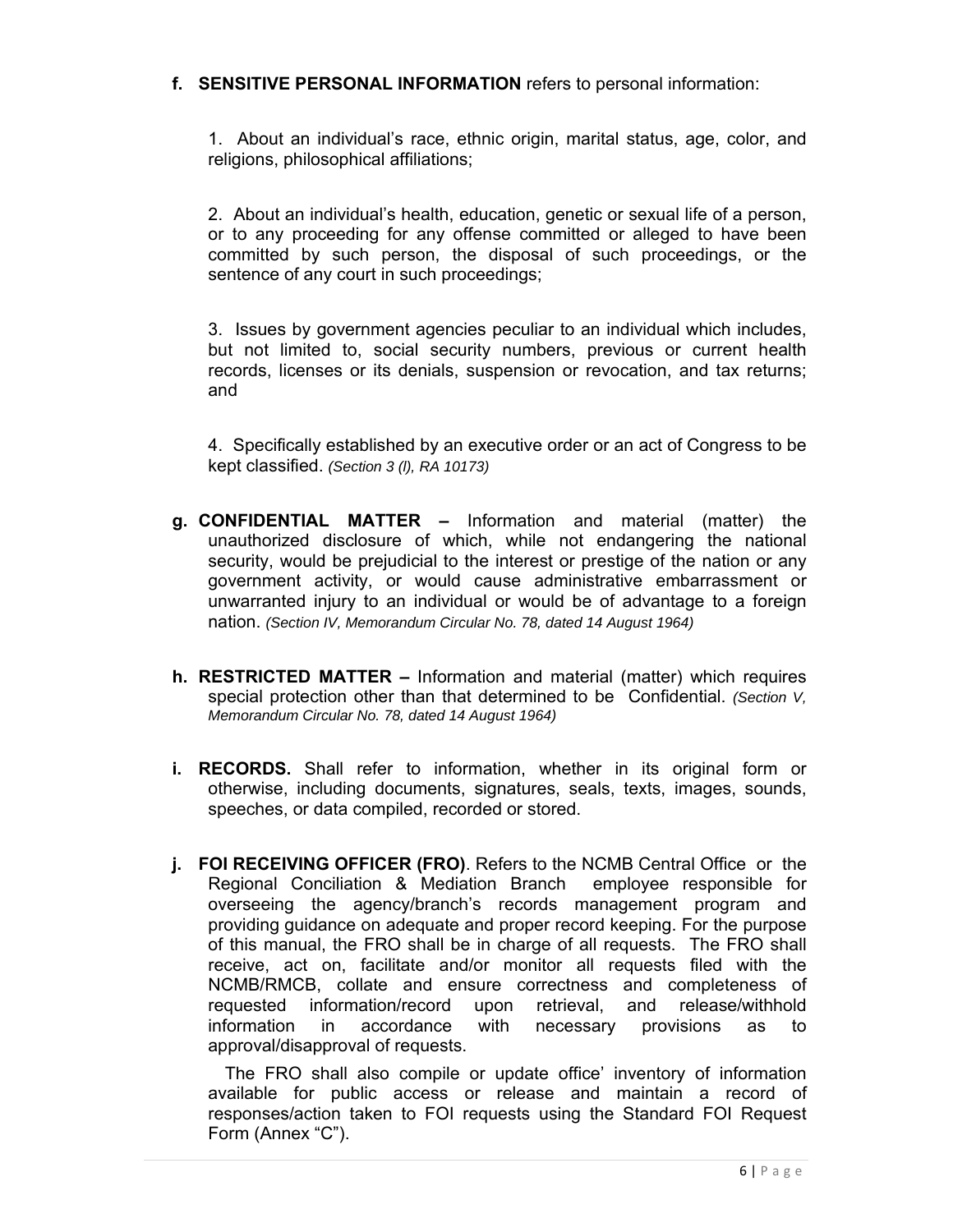**k. REQUESTING PARTY.** Any individual, entity, or party seeking access to certain information through the guidelines of this Manual

#### **3.2 Documents that Can Be Accessed:**

 Pursuant to Section 3 of Executive Order No. 02 dated 23 July 2016, information, official records, public records and documents and papers pertaining to official acts, transactions or decisions, as well as to government research data used as basis for policy development are accessible to every Filipino.

#### **3.3 Exceptions:**

 Access to information, official records and public records shall not be allowed in the following cases:

 1. Classified/confidential and related matter or information and documents provided under Memorandum Circular No. 78 dated 14 August 1964, such as Top Secret, Secret, Confidential and Restricted Matters;

2. Privileged Communication; *(Rule 130, Section 24.e, Rules of Court)*

3. Private Communication and correspondence; *(Section 3, Article III, 1987 Philippine Constitution; Article 26, Civil Code)* 

4. Those covered by the inventory of exceptions issued by the Department of Justice and the Office of the Solicitor General, as circularized by the Office of the President. *(Executive Order No. 2, dated 23 July 2016)* 

## **Section 4: Access to NCMB/RCMBs Records**

The following are the documents of the respective divisions of NCMB and RCMBs that can and cannot be accessed:

#### **4.1 Can Be Accessed** -

- 4.1.1 List of All personnel of NCMB and RCMBs
- 4.1.2 Memorandum/Office Order
- 4.1.3 Travel Authority/Travel Orders
- 4.1.4 Documentation of BAC, PMT/PVT meetings
- 4.1.5 Individual Custodian Slips
- 4.1.6 Job/Purchase Request
- 4.1.7 Property Acknowledgement Receipt
- 4.1.8 Project Procurement Management Plan/Annual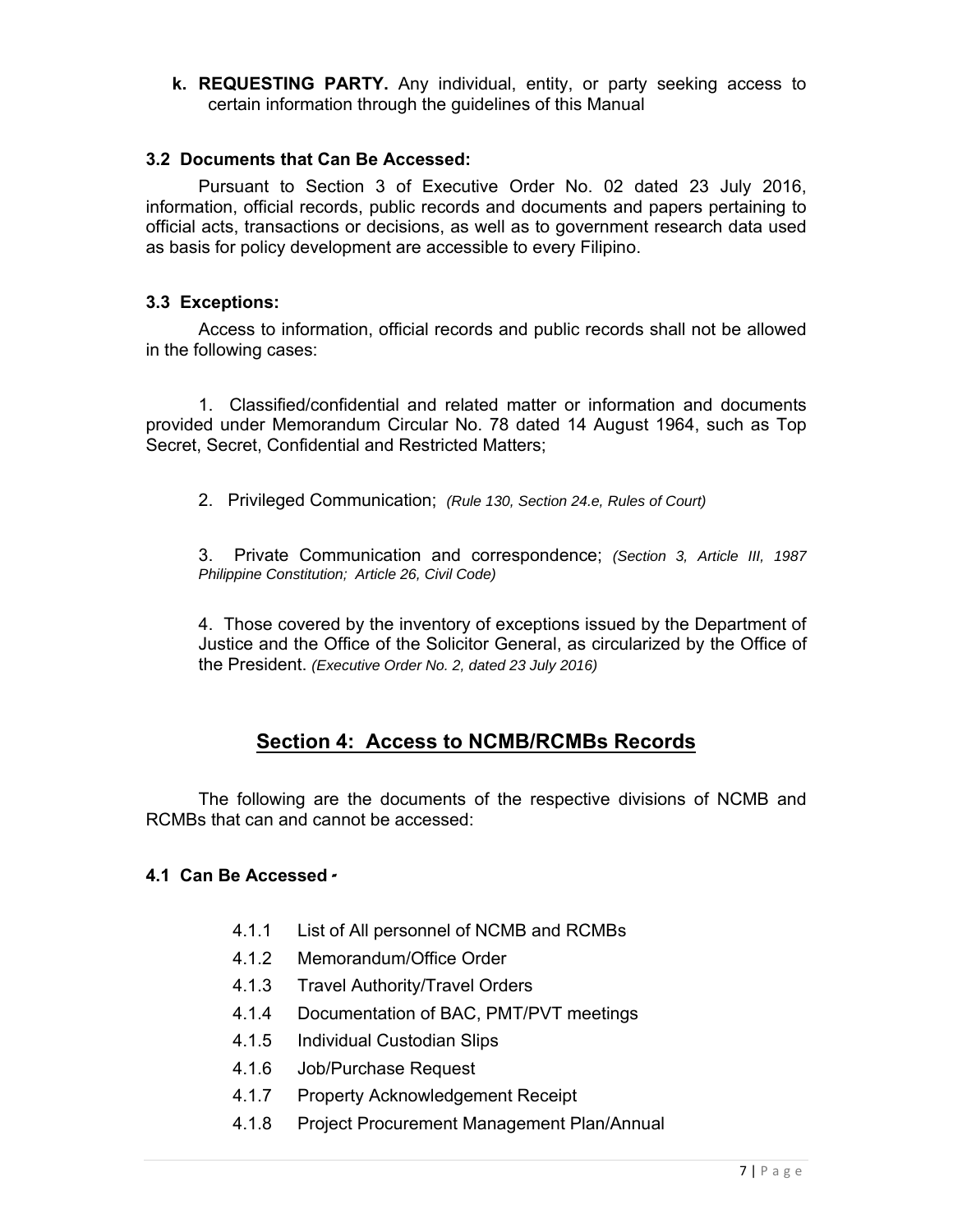Procurement Plan (PPMP/APP)

- 4.1.9 Statement of Assets, Liabilities and Networth (SALN)
- 4.1.10 Collective Negotiation Agreement (CNA)
- 4.1.11 NCMB Issuances
- 4.1.12 Training Proposals
- 4.1.13 Training Modules
- 4.1.14 Training Reports
- 4.1.15 Training Monitoring Reports
- 4.1.16 Physical and Financial Plan
- 4.1.17 Agency Office Performance & Commitment Review (OPCR)
- 4.1.18 Physical Reports of Operation
- 4.1.19 GAD Report
- 4.1.20 Regional Performance Report
- 4.1.21 Strategic Performance Reporting System (SPRS)
- 4.1.22 Narrative Performance Report
- 4.1.23 Annual Agency Report
- 4.1.24 Communication Plan
- 4.1.25 Inventory Reports
- 4.1.26 Alternative Dispute Resolution (ADR) Updates
- 4.1.27 Notice of Strike/Lockout (NS/L); Notice of Preventive Mediation (PM); Voluntary Arbitration Case (VA); Request for Assistance (RFA) and Technical Assistance (TA) Statistics and the Minutes of Conference
- 4.1.28 Agreements/Compromise Settlements
- 4.1.29 NCMB Manual of Procedures
- 4.1.30 Contract of Lease

## **4.2 Cannot Be Accessed -**

- 4.2.1 All financial documents, including copies of payroll and checks issued
- 4.2.2 All Personnel records and documents, including 201 files of NCMB and RCMB officers and staff
- 4.2.3 All accounting, financial and budget documents under all units
- 4.2.4 Conciliator's Notes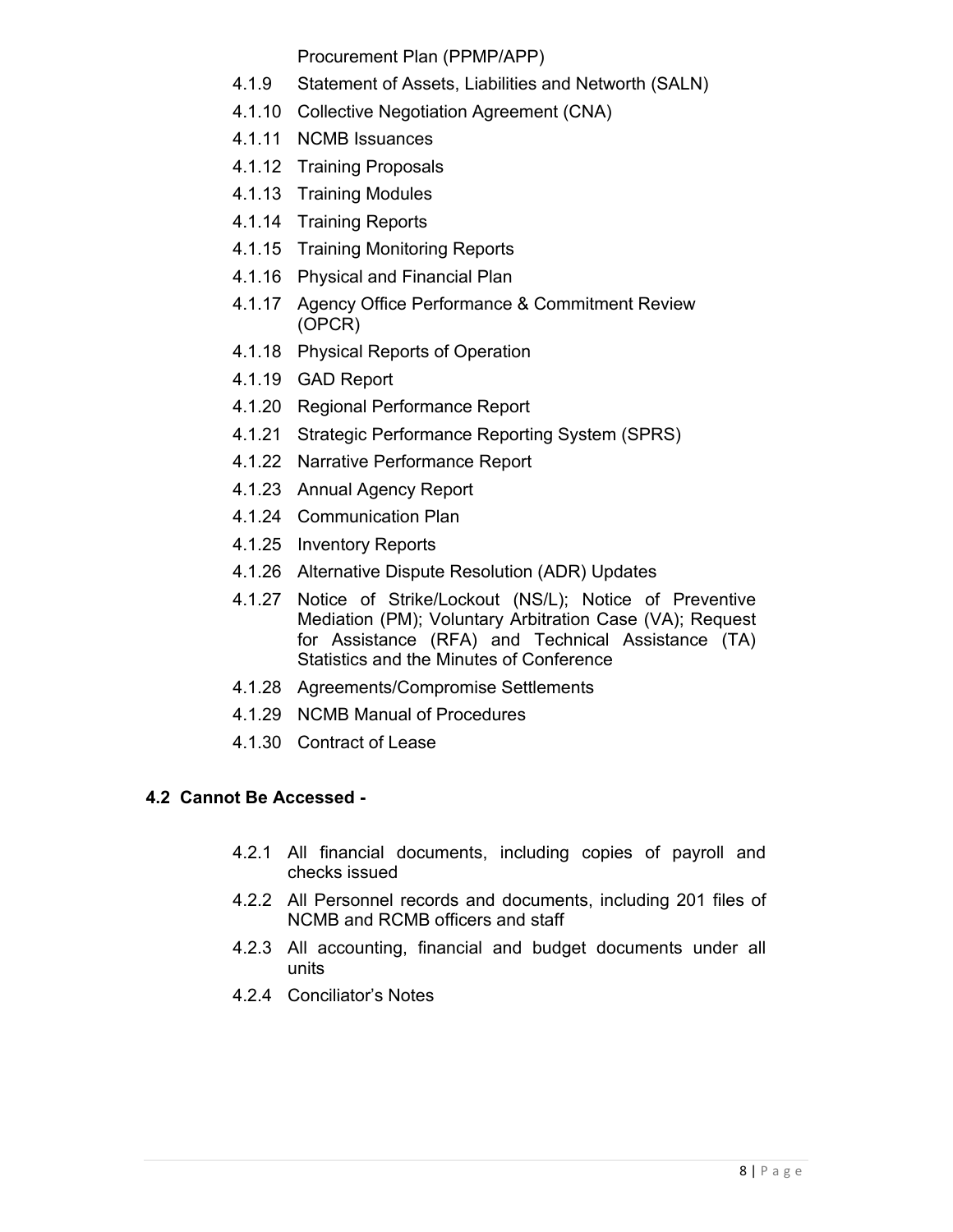#### **4.3 Determination of the Exception:**

 The determination of the applicability of any exceptions to the request shall be the responsibility of the Head of NCMB or the Branch Directors. In making such determination, the NCMB Head/Branch Director shall exercise reasonable diligence to ensure that no exception shall be used or availed of to deny any request for information or access to public records or official records and documents if the denial is intended primarily and purposely to cover up a crime, wrongdoing, graft or corruption.

## **Section 5. PROCEDURE**

#### **5.1. FILING AND RECEIPT OF REQUEST FOR INFORMATION**

5.1.1. In compliance with Section 9 (a) of EO No. 2, the FOI Receiving Officer (FRO) shall receive the request for information from the requesting party and check compliance with the following requirements:

a. The request must be in writing;

b. The request shall state the name and contact information of the requesting party, as well as provide valid proof of identification or authorization; and

c. The request shall reasonably describe the information requested, and the reason for, or purpose of, the request for information.

 5.1.2. The FRO shall provide a Request Form to the requestor or an authorized representative. The requestor/representative shall duly accomplish the Request Form.

In case the requesting party is unable to make a written request, because of illiteracy or due to being a person with disability, he or she may make an oral request, and the FRO shall fill-up the Request Form on behalf of the requestor.

 5.1.3. Requests can be made through e-mail provided that the requesting party shall attach in the e-mail a scanned copy of the Request Form, and a copy of a duly recognized ID with photo.

5.1.4. The FRO stamps "Received" on the letter and Request Form, and indicate the date and time of receipt, his/her name, designation, and signature. He/She shall input the details of the request on the Route Slip (RS) and attach the RS on the Request Form.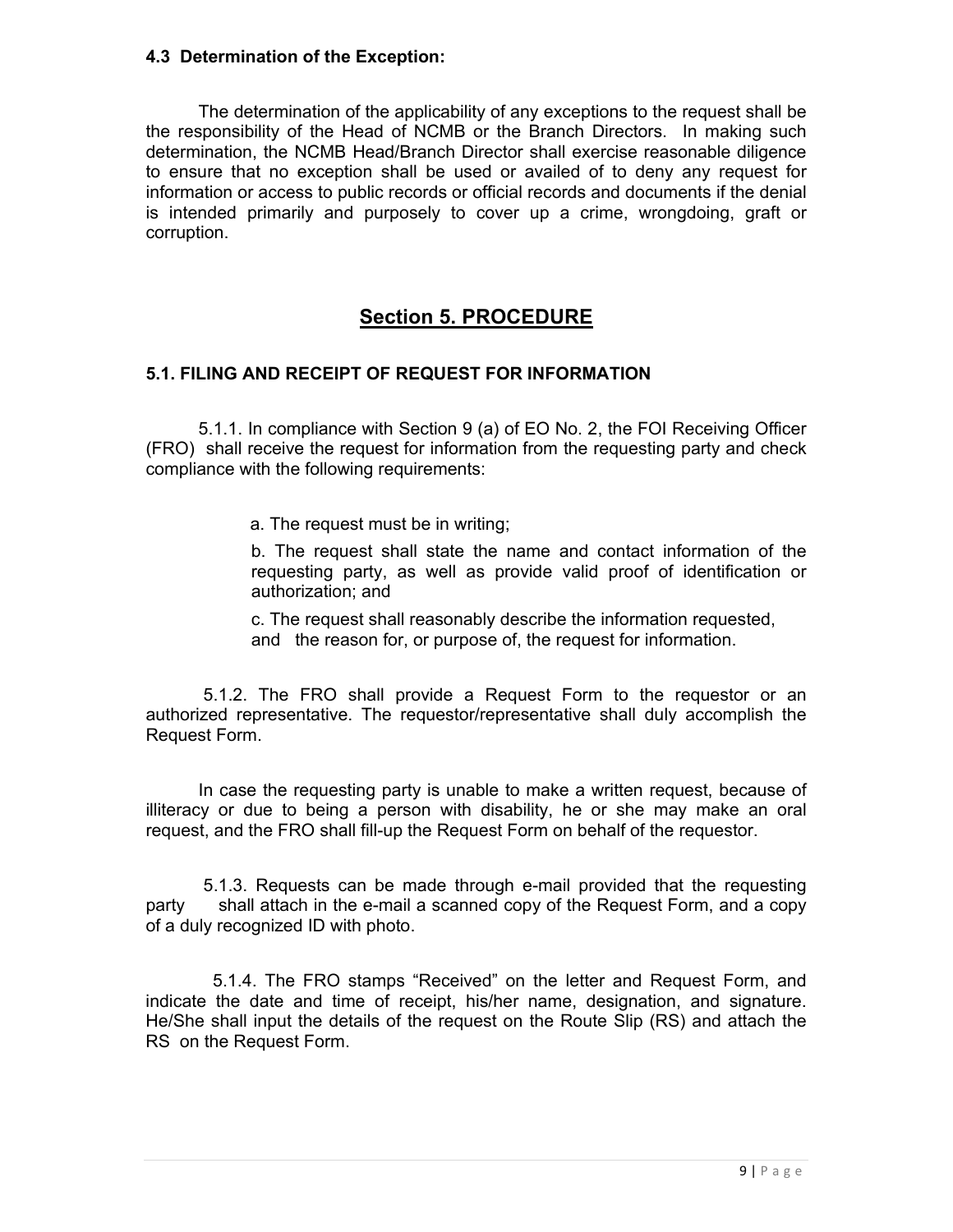**5.2 EVALUATION OF REQUEST**. Upon receipt, the FRO shall evaluate the information being requested, identify the responsible unit/division, and determine access restrictions to the information.

5.2.1. **Requested information is already posted in the website.** If the information requested is already available in the NCMB/RCMB website, the RO shall within the day of request, inform the requesting party and provides the website link where the information is posted.

 5.2.2. **Requested information is substantially similar or identical to previous requests.** Pursuant to Section 11 of EO No. 2, the FRO shall deny an unreasonable subsequent identical or substantially similar request from the same requesting party whose request has already been previously granted or denied by the NCMB/RCMB. However, the FRO shall within the day, inform the applicant the denial and the reason/s thereof.

5.2.3. **Requested information is in custody of Records Section.** The FRO shall determine availability of information requested and act upon the request, whether approval or denial, within one (1) day.

5.2.4. **Requested information is in the custody of other Unit/Division.** The FRO shall endorse/forward the request and coordinate, through the most expeditious manner, with the concerned unit/division for their handling. The requesting party shall be advised that the requested information is not currently with the Records Section.

#### **5.3. ROLE OF THE FOI RECEIVING OFFICER (FRO)**

 **5.**3.1 The FRO shall compile and update office inventory of information available for public access and release. He/She shall also maintain a record of responses/action taken to FOI requests using the standard FOI requests, prepare and submit quarterly report of FOI implementation and accomplishment.

5.3.2. Upon receipt of the request for information, the FRO shall assess and clarify the request if necessary. The FRO shall make all necessary steps to locate and retrieve the information requested.

5.3.3. The FRO shall coordinate with the concerned unit/division to facilitate the handling of requests and retrieval of requested information in the custody of the unit/division.

5.3.4. The concerned unit/division shall advise the FRO of its decision on the request. Release of information or issuance of denial letter shall be made through the FRO. As such, the FRO shall monitor handling of all requests for information.

5.3.5. The concerned unit/division shall collate and ensure that the information is complete prior to release. The FRO shall prepare a covering memorandum signed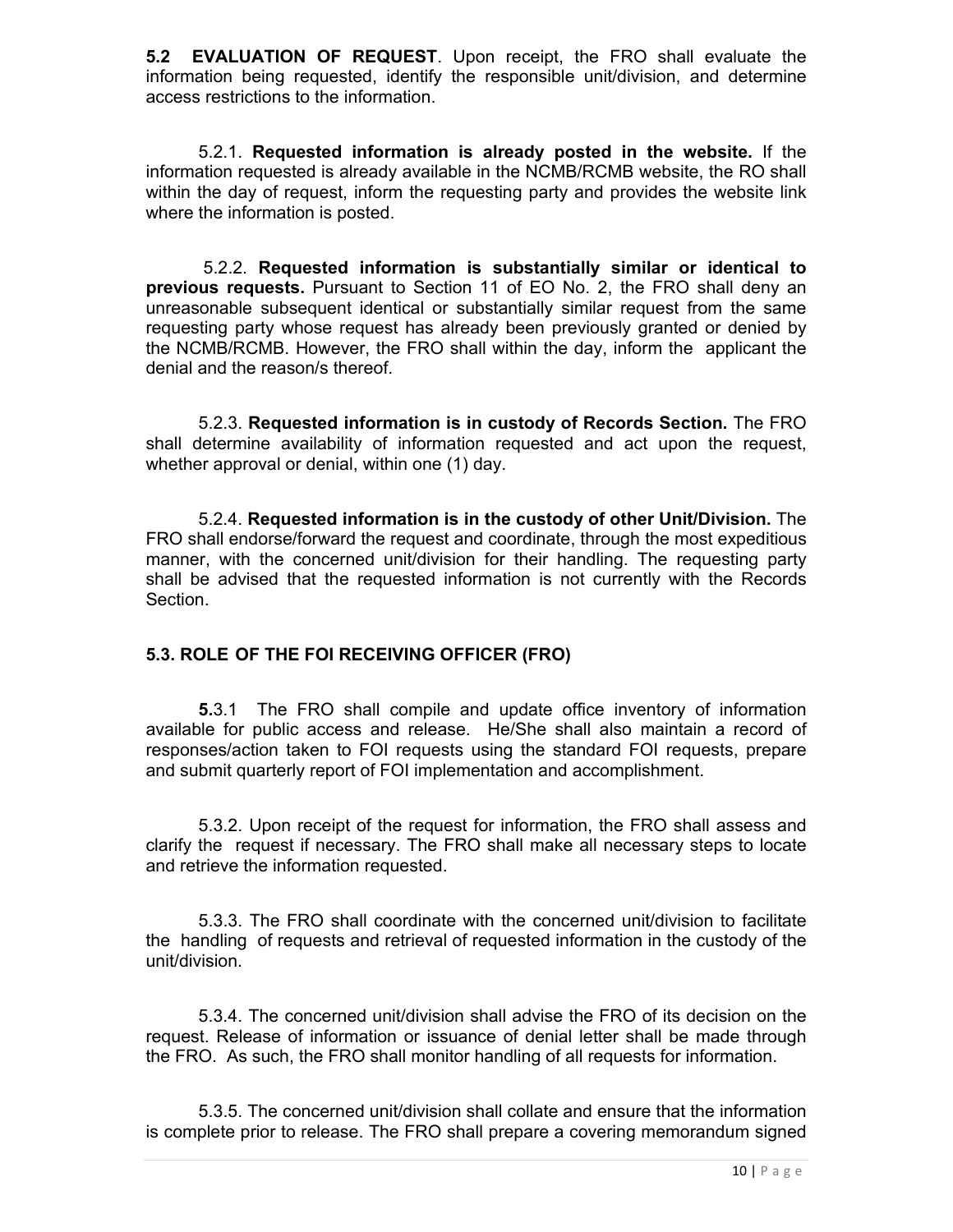by the Executive Director (counter-signed by the concerned Service Director/Deputy Executive Director ) and the information released by the FRO to the requesting party. Covering memorandum at the RCMBs shall be signed by the Director II (countersigned by the Administrative Officer IV).

**5.4 PERIOD FOR APPROVAL AND RELEASE.** Pursuant to Section 9 (d) of EO No. 2, request for information shall be acted upon within fifteen (15) working days

from the date of receipt of the request, or the day on which the request is physically or electronically delivered to the government office.

**5.5 REQUEST FOR AN EXTENSION OF TIME.** Should the information requested require extensive search of the government office record facilities, examination of voluminous records, the occurrence of fortuitous events or other analogous cases, the FRO shall advise the requesting party immediately of the extension of the fifteen (15) working day period. Pursuant to Section 9 (e) of the EO No. 2, in no case shall the extension go beyond twenty (20) working days unless exceptional circumstances warrant a longer period.

**5.6 APPROVAL AND RELEASE OF REQUEST**. The RO shall ensure that all records have been retrieved and checked for possible exceptions, prior to actual release. The FRO shall inform the requestor that the request was favorably granted..

5.6.1. For information in custody of other unit/division, upon determination that the request can be favorably granted, the FRO shall inform the requestor of the retrieval and release of such information in the custody of other unit/division, and indicate the date of release on the Claim Slip. The Division Staff concerned shall apprise the FRO when the information is retrieved and ready for claiming.

5.6.2. Claiming of requested information shall not exceed thirty (30) working days from the due date of release. Information/record not claimed within thirty (30) working days of the release date shall be disposed of accordingly

**5.7 DENIAL OF REQUESTS**. In case of denial of the request, the FRO shall, within the two (2) working days from receipt by the concerned unit/division, notify the requesting party of the denial in writing. The notice, signed by the concerned Deputy Executive Director (Internal Services or Technical Services) and countersigned by the concerned Director II (Internal Services or Technical Services). The notice of denial shall clearly set forth the reason(s) for denial and the circumstances in which the denial is based.

 Denial of request by the regional branch shall be communicated to the requesting party within two (2) working days from receipt of the request. The RO shall prepare the notice, signed by the branch Director and countersigned by the concerned unit head (ConMed, LMC/GM/VA or Admin).

**5.8 REMEDIES IN CASE OF DENIAL**. A person whose request for access to information has been denied may avail himself of the remedy set forth below: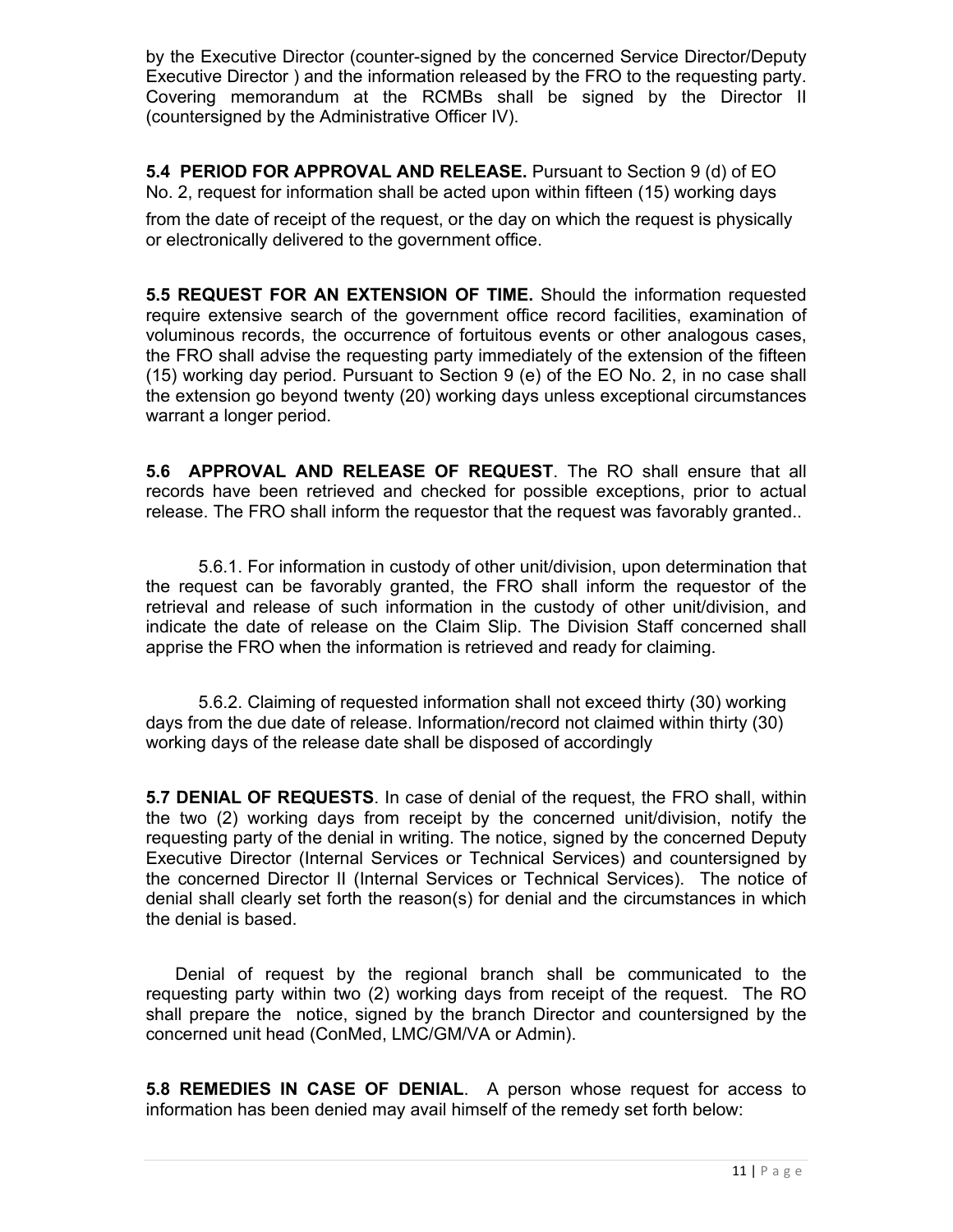5.8.1 A written appeal must be filed to the NCMB Central Appeals and Review Committee composed of the NCMB-CO Chief Administrative Officer, TS & IS Directors and the two Deputy Executive Directors through the FRO by the same requesting party within fifteen (15) working days from the notice of denial or lapse of the period to respond to the request:

 5.8.2 The FRO shall transmit immediately the appeal to the NCMB Central Appeals and Review Committee within three (3) days from receipt of the appeal;

 5.8.3. The Central Appeals and Review Committee shall have fifteen (15) working days from receipt of the appeal, to submit its recommendation to the Executive Director;

 5.8.4 Within three (3) working days from receipt of the recommendation, the NCMB Executive Director shall, upon the recommendation of the Central Appeals and Review Committee, issue a decision. The party requesting for the appeal shall be informed of the decision within five (5) working days from date of decision, through the FRO of the NCMB Central Office, copy furnished the concerned branch in case where the requested appeal emanates from the regional branch of the **Board** 

 5.8.5 Upon exhaustion of administrative FOI appeal remedies, the requesting party may file an appropriate action in accordance with the Rules of Court.

## **Section 6. Cost of Reproduction**

6.1 No Request Fee. The NCMB shall not charge any fee for accepting requests for access to information.

6.2 Reasonable Cost of Reproduction and Copying of the Information. While Requests for Access to Information is free of charge, the F RO shall immediately notify the requesting party in case there shall be a reproduction and copying expenses in order to provide the information. Such cost shall be the actual amount spent by NCMB or concerned branch in providing information to the requesting party.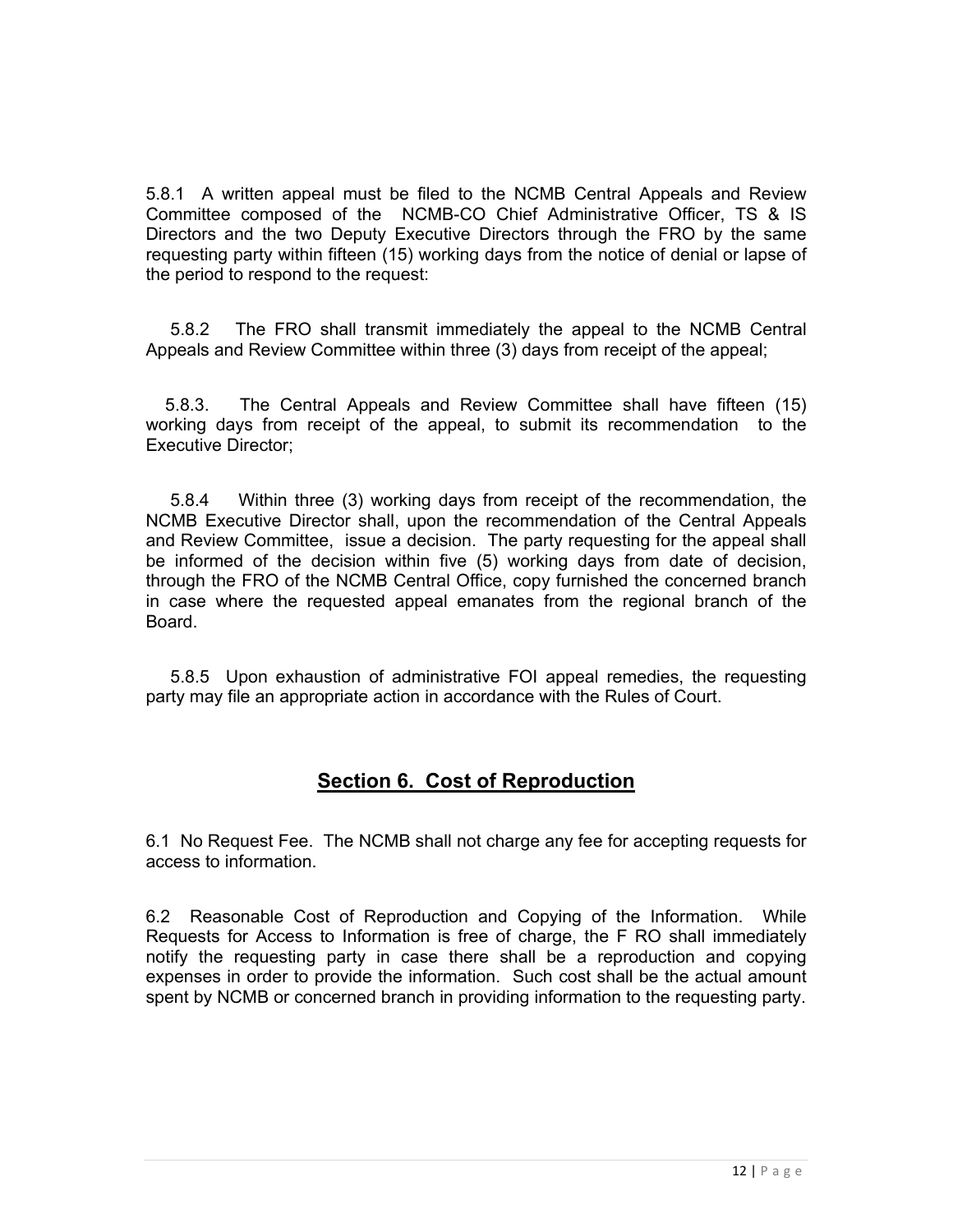## **Section 7. Administrative Liability**

7.1 Non-Compliance with FOI. Failure to comply with the provisions of this Manual shall be ground for the following administrative penalties:

| a. 1 <sup>st</sup> offense | $\sim 100$      | Reprimand                                      |
|----------------------------|-----------------|------------------------------------------------|
| b. 2 <sup>nd</sup> offense | $\sim 100$      | Suspension of one (1) to thirty (30) days; and |
| c. 3 <sup>rd</sup> offense | $\sim$ 10 $\pm$ | Dismissal from the service                     |

7.2 Procedure. The Revised Rules on Administrative Cases in the Civil Service shall be applicable in the disposition of cases under this Manual

7.3 Provisions for More Stringent Laws, Rules and Regulations. Nothing in this Manual shall be construed to derogate from any law, any rules or regulation prescribed by any body or agency, which provide for more stringent penalties.

## **Section 8. Annexes**

#### **Annex "A" - Legal Basis**

- a. 1987 Philippines Constitution
	- *Article II, Section 28. The State adopts and implements a policy of full public disclosure of all its transactions involving public interest, subject to reasonable conditions prescribed by law.*
	- *Article III, Section 7. Guarantees the right of the people to information on matters of public concern.*

b. Republic Act No. 10173 and its Implementing Rules. Strengthens the fundamental human right of privacy and of communication while insuring the free flow of information to promote innovation and growth.

c. Executive Order No. 2, Section 8. Directed every government office to prepare within 120 calendar days from effectivity thereof its own People's FOI Manual for the effective implementation of the Order.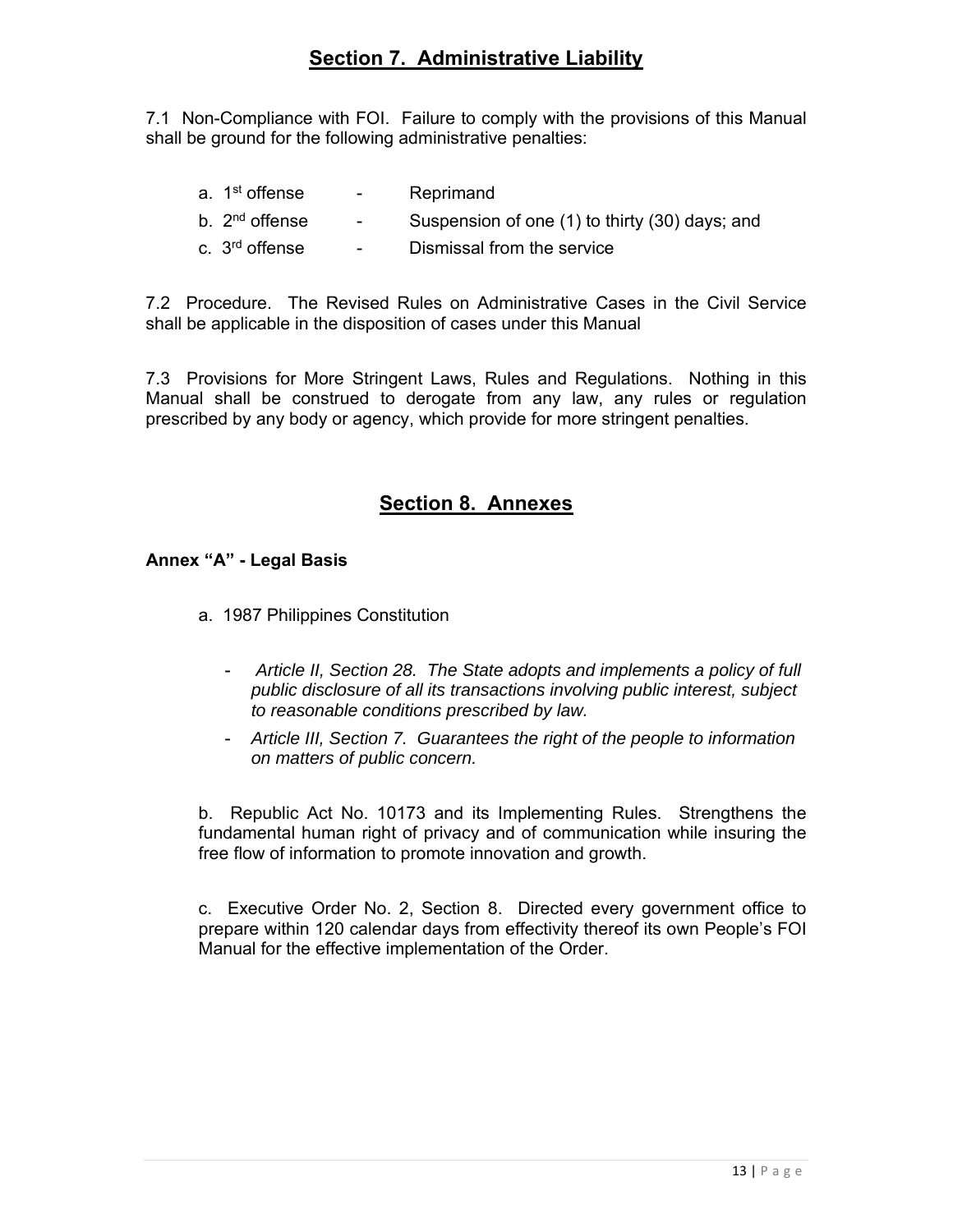#### **Annex "B" - EXECUTIVE ORDER NO. 2**

## MALACAÑAN PALACE MANILA

## BY THE PRESIDENT OF THE PHILIPPINES EXECUTIVE ORDER NO. 02

#### **OPERATIONALIZING IN THE EXECUTIVE BRANCH THE PEOPLE'S CONSTITUTIONAL RIGHT TO INFORMATION AND THE STATE POLICIES TO FULL PUBLIC DISCLOSURE AND TRANSPARENCY IN THE PUBLIC SERVICE AND PROVIDING GUIDELINES THEREFOR**

WHEREAS, pursuant to Article 28, Article II of the 1987 Constitution, the State adopts and implements a policy of full public disclosure of all its transactions involving public interest, subject to reasonable conditions prescribed by law;

WHEREAS, Section 7, Article III of the Constitution guarantees the right of the people to information on matters of public concern;

WHEREAS, the incorporation of this right in the Constitution is a recognition of the fundamental role of free and open exchange of information in a democracy, meant to enhance transparency and accountability in government official acts, transactions, or decisions;

WHEREAS, the Executive Branch recognizes the urgent need to operationalize these Constitutional provisions;

WHEREAS, the President, under Section 17, Article VII of the Constitution, has control over all executive departments, bureaus and offices, and the duty to ensure that the laws be faithfully executed;

WHEREAS, the Data Privacy Act of 2012 (R.A. 10173), including its implementing Rules and Regulations, strengthens the fundamental human right of privacy, and of communication while ensuring the free flow of information to promote innovation and growth;

**NOW, THEREFORE, I, RODRIGO ROA DUTERTE**, President of the Philippines, by virtue of the powers vested in me by the Constitution and existing laws, do hereby order:

**SECTION 1. Definition**. For the purpose of this Executive Order, the following terms shall mean: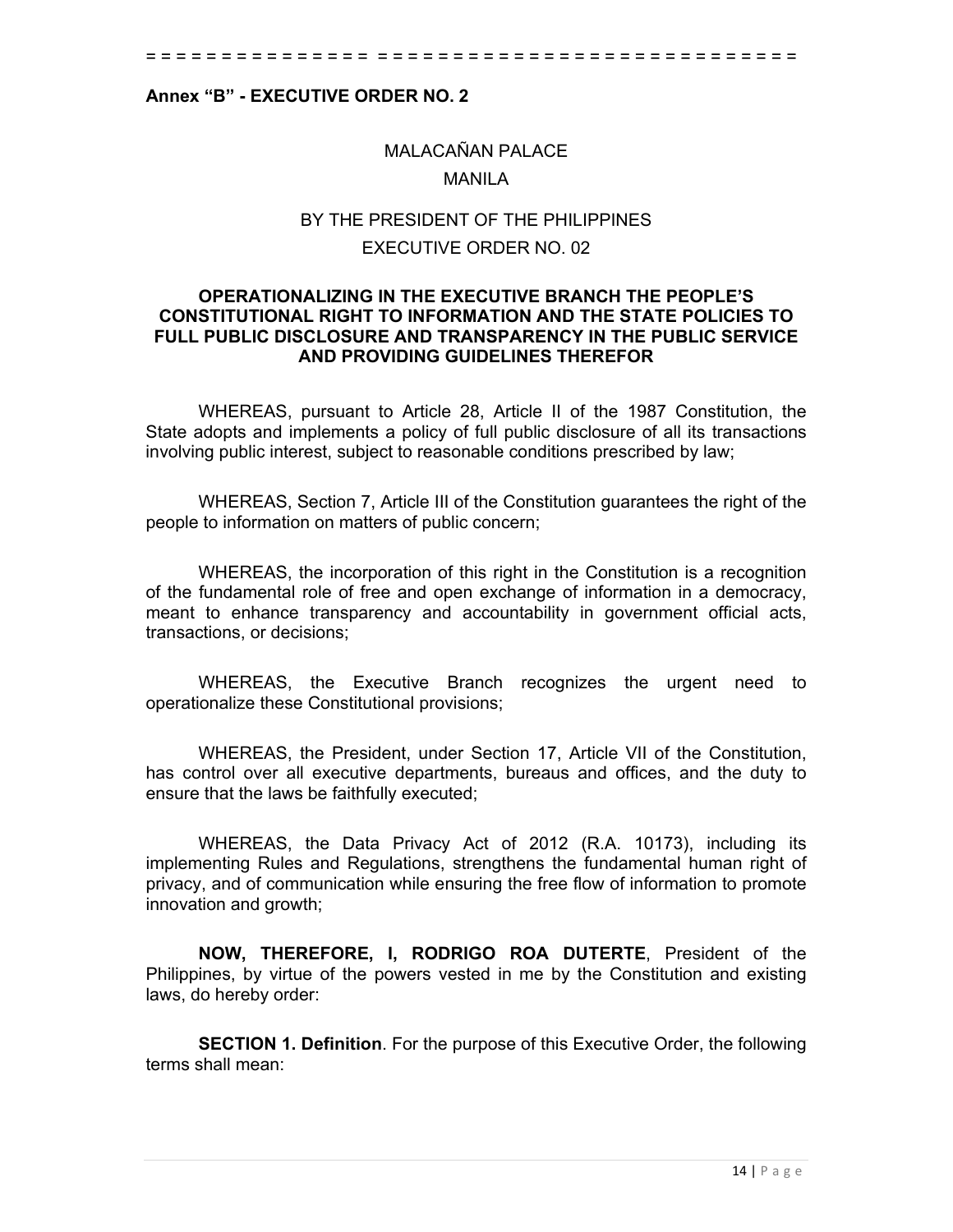(a) "Information" shall mean any records, documents, papers, reports, letters, contracts, minutes and transcripts of official meetings, maps, books, photographs, data, research materials, films, sound and video recording, magnetic or other tapes, electronic data, computer stored data, any other like or similar data or materials recorded, stored or archived in whatever format, whether offline or online, which are made, received, or kept in or under the control and custody of any government office pursuant to law, executive order, and rules and regulations or in connection with the performance or transaction of official business by any government office.

(b) "Official record/records" shall refer to information produced or received by a public officer or employee, or by a government office in an official capacity or pursuant to a public function or duty.

(c) "Public record/records" shall include information required by laws, executive orders, rules, or regulations to be entered, kept and made publicly available by a government office.

**SECTION 2. Coverage**. This order shall cover all government offices under the Executive Branch, including but not limited to the national government and all its offices, departments, bureaus, offices, and instrumentalities, including governmentowned or - controlled corporations, and state universities and colleges. Local government units (LGUs) are encouraged to observe and be guided by this Order.

**SECTION 3. Access to information**. Every Filipino shall have access to information, official records, public records and to documents and papers pertaining to official acts, transactions or decisions, as well as to government research data used as basis for policy development.

**SECTION 4. Exception.** Access to information shall be denied when the information falls under any of the exceptions enshrined in the Constitution, existing law or jurisprudence.

The Department of Justice and the Office of the Solicitor General are hereby directed to prepare an inventory of such exceptions and submit the same to the Office of the President within thirty (30) calendar days from the date of effectivity of this Order.

The Office of the President shall thereafter, immediately circularize the inventory of exceptions for the guidance of all government offices and instrumentalities covered by this Order and the general public.

Said inventory of exceptions shall periodically be updated to properly reflect any change in existing law and jurisprudence and the Department of Justice and the Office of the Solicitor General are directed to update the inventory of exceptions as the need to do so arises, for circularization as hereinabove stated.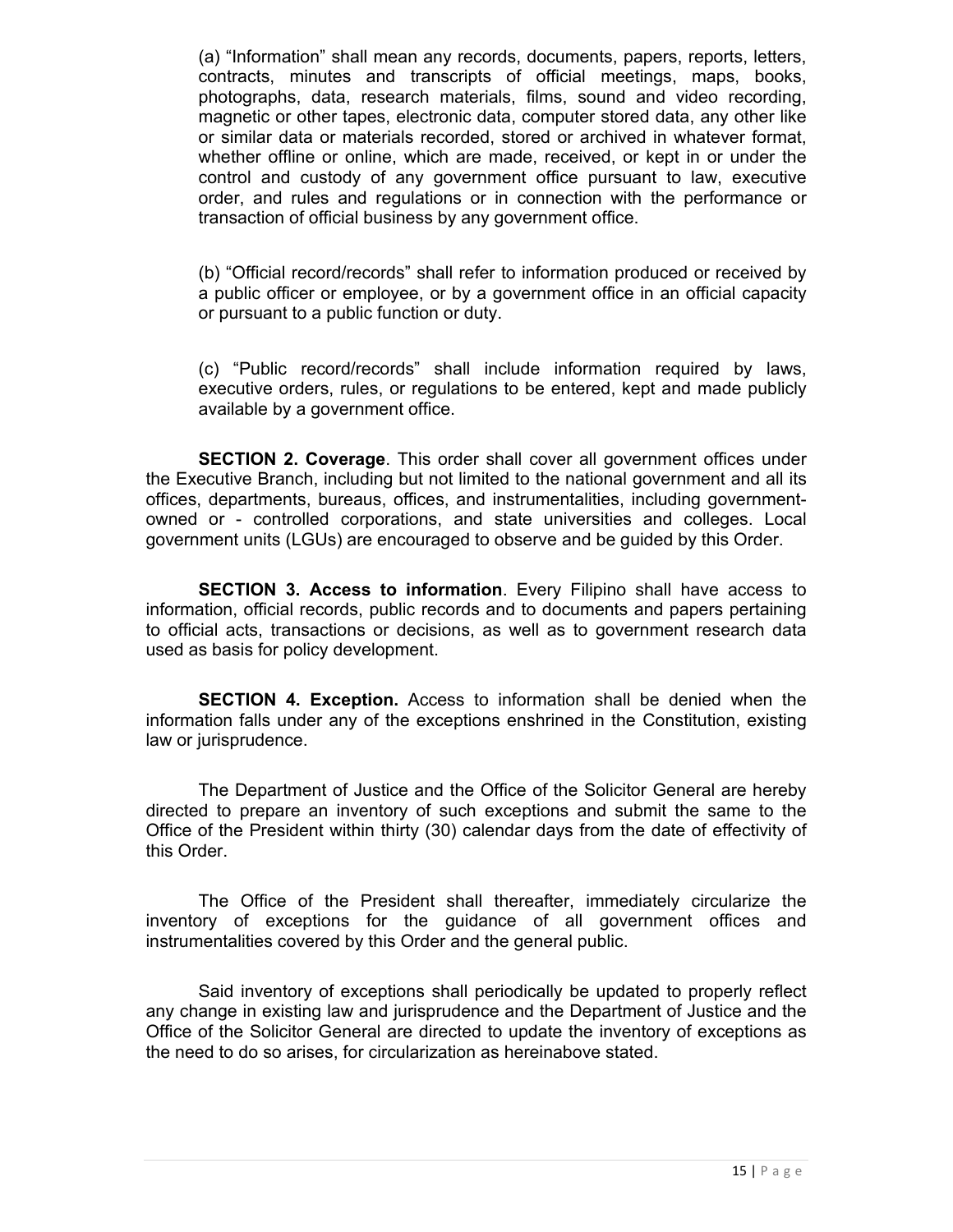**SECTION 5. Availability of SALN.** Subject to the provisions contained in Sections 3 and 4 of this Order, all public officials are reminded of their obligation to file and make available for scrutiny their Statements of Assets, Liabilities and Net Worth (SALN) in accordance with existing laws, rules and regulations, and the spirit and letter of this Order.

**SECTION 6. Application and Interpretation**. There shall be a legal presumption in favor of access to information, public records and official records. No request for information shall be denied unless it clearly falls under any of the exceptions listed in the inventory or updated inventory of exceptions circularized by the Office of the President provided in Section 4 hereof.

The determination of the applicability of any of the exceptions to the request shall be the responsibility of the Head of the Office which is in custody or control of the information, public record or official record, or the responsible central or field officer duly designated by him in writing.

In making such determination, the Head of the Office or his designated officer shall exercise reasonable diligence to ensure that no exception shall be used or availed of to deny any request for information or access to public records, or official records if the denial is intended primarily and purposely to cover up a crime, wrongdoing, graft or corruption.

**SECTION 7. Protection of Privacy**. While providing access to information, public records, and official records, responsible officials shall afford full protection to the right to privacy of the individual as follows:

(a) Each government office per Section 2 hereof shall ensure that personal information in its custody or under its control is disclosed or released only if it is material or relevant to the subject-matter of the request and its disclosure is permissible under this order or existing law, rules or regulations;

(b) Each government office must protect personal information in its custody or control by making reasonable security arrangements against leaks or premature disclosure of personal information which unduly exposes the individual whose personal information is requested, to vilification, harassment or any other wrongful acts.

(c) Any employee, official or director of a government office per Section 2 hereof who has access, authorized or unauthorized, to personal information in the custody of the office, must not disclose that information except when authorized under this order or pursuant to existing laws, rules or regulation.

**SECTION 8. People's Freedom to Information (FOI) Manual**. For the effective implementation of this Order, every government office is directed to prepare within one hundred twenty (120) calendar days from the effectivity of this Order, its own People's FOI Manual, which shall include among others the following provisions: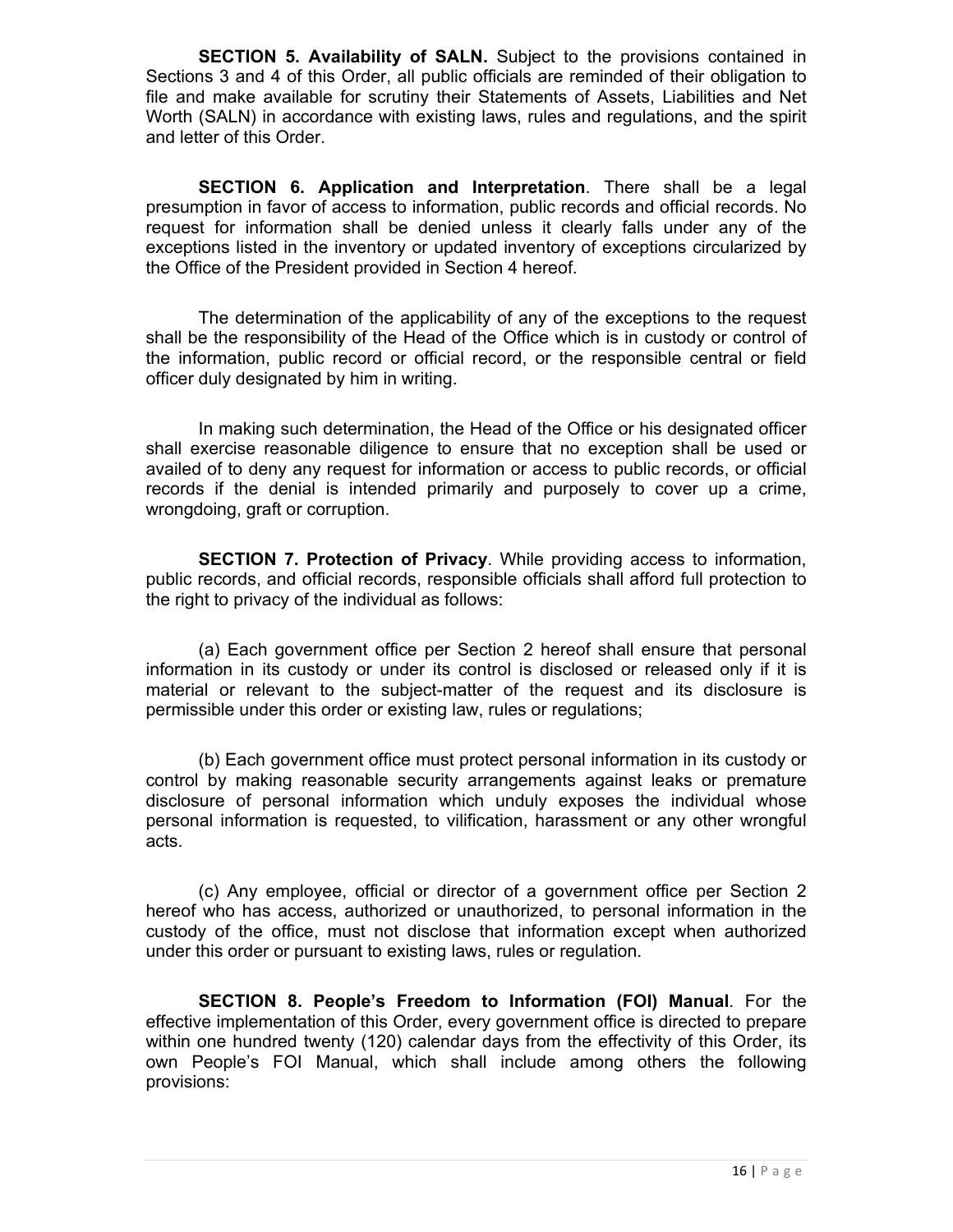- (a) The location and contact information of the head, regional, provincial, and field offices, and other established places where the public can obtain information or submit requests;
- (b) The person or office responsible for receiving requests for information;
- (c) The procedure for the filing and processing of the request as specified in the succeeding section 8 of this Order.
- (d) The standard forms for the submission of requests and for the proper acknowledgment of requests;
- (e) The process for the disposition of requests;
- (f) The procedure for the administrative appeal of any denial for access to information; and
- (g) The schedule of applicable fees.

**SECTION 9. Procedure**. The following procedure shall govern the filing and processing of request for access to information:

- (a) Any person who requests access to information shall submit a written request to the government office concerned. The request shall state the name and contact information of the requesting party, provide valid proof of his identification or authorization, reasonably describe the information requested, and the reason for, or purpose of, the request for information: Provided, that no request shall be denied or refused acceptance unless the reason for the request is contrary to law, existing rules and regulations or it is one of the exceptions contained in the inventory or updated inventory of exception as hereinabove provided.
- (b) The public official receiving the request shall provide reasonable assistance, free of charge, to enable, to enable all requesting parties and particularly those with special needs, to comply with the request requirements under this Section.
- (c) The request shall be stamped by the government office, indicating the date and time of receipt and the name, rank, title and position of the receiving public officer or employee with the corresponding signature, and a copy thereof furnished to the requesting party. Each government office shall establish a system to trace the status of all requests for information received by it.
- (d) The government office shall respond to a request fully compliant with requirements of sub-section (a) hereof as soon as practicable but not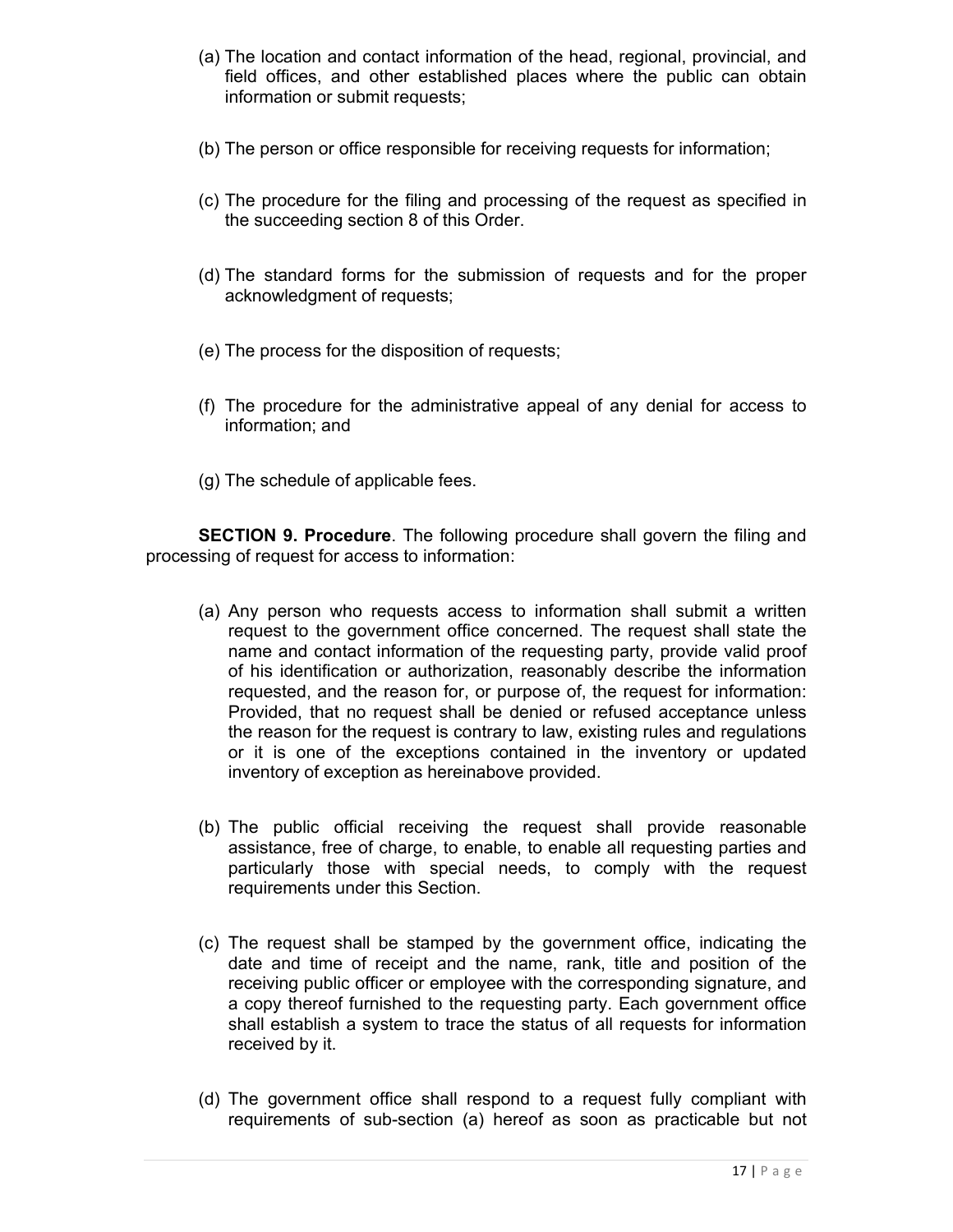exceeding fifteen (15) working days from the receipt thereof. The response mentioned above refers to the decision of the agency or office concerned to grant or deny access to the information requested.

- (e) The period to respond may be extended whenever the information requested requires extensive search of the government office's records facilities, examination of voluminous records, the occurrence of fortuitous cases or other analogous cases. The government office shall notify the person making the request of the extension, setting forth the reasons for such extension. In no case shall the extension go beyond twenty (20) working days unless exceptional circumstances warrant a longer period.
- (f) Once a decision is made to grant the request, the person making the request shall be notified of such decision and directed to pay any applicable fees.

**SECTION 10. Fees**. Government offices shall not charge any fee for accepting requests for access to information. They may, however, charge a reasonable fee to reimburse necessary costs, including actual costs of reproduction and copying of the information required, subject to existing rules and regulations. In no case shall the applicable fees be so onerous as to defeat the purpose of this Order.

**SECTION 11. Identical or Substantially Similar Requests**. The government office shall not be required to act upon an unreasonable subsequent identical or substantially similar request from the same requesting party whose request from the same requesting party whose request has already been previously granted or denied by the same government office.

**SECTION 12. Notice of Denial**. If the government office decides to deny the request, in whole or in part, it shall as soon as practicable, in any case within fifteen (15) working days from the receipt of the request, notify the requesting party the denial in writing. The notice shall clearly set forth the ground or grounds for denial and the circumstances on which the denial is based. Failure to notify the requesting party of the action taken on the request within the period herein stipulated shall be deemed a denial of the request for access to information.

**SECTION 13. Remedies in Cases of Denial of Request for Access to Information.** A person whose request for access to information has been denied may avail himself of the remedies set forth below:

(a) Denial of any request for access to information may be appealed to the person or office next higher in the authority, following the procedure mentioned in Section 7 (f) of this Order: Provided, that the written appeal must be filed by the same person making the request within fifteen (15) working days from the notice of denial or from the lapse of the relevant period to respond to the request.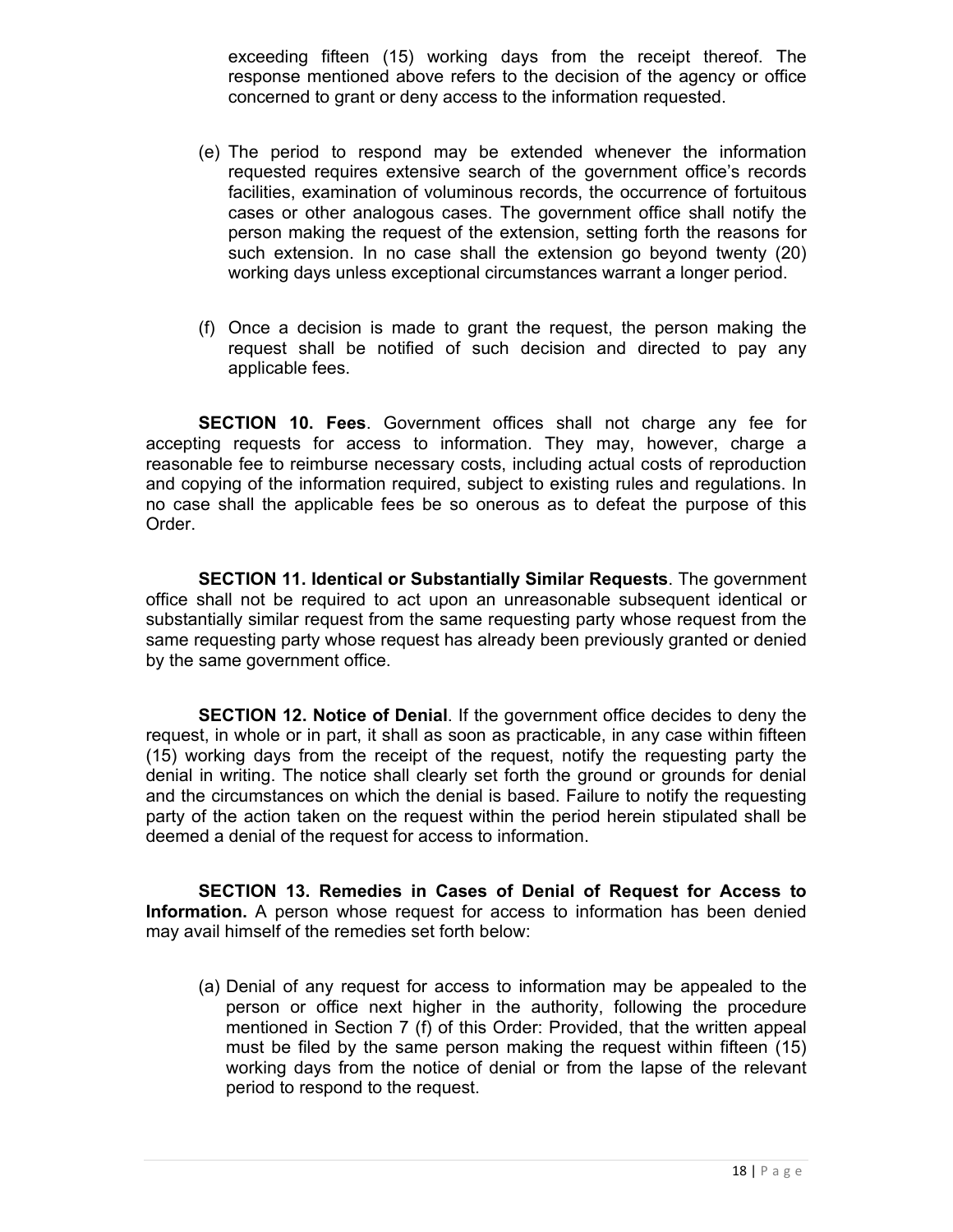- (b) The appeal be decided by the person or office next higher in authority within thirty (30) working days from the filing of said written appeal. Failure of such person or office to decide within the afore-stated period shall be deemed a denial of the appeal.
- (c) Upon exhaustion of administrative appeal remedies, the requesting part may file the appropriate case in the proper courts in accordance with the Rules of Court.

**SECTION 14. Keeping of Records.** Subject to existing laws, rules, and regulations, government offices shall create and/or maintain accurate and reasonably complete records of important information in appropriate formats, and implement a records management system that facilitates easy identification, retrieval and communication of information to the public.

**SECTION 15. Administrative Liability**. Failure to comply with the provisions of this Order may be a ground for administrative and disciplinary sanctions against any erring public officer or employee as provided under existing laws or regulations.

**SECTION 16. Implementing Details.** All government offices in the Executive Branch are directed to formulate their respective implementing details taking into consideration their mandates and the nature of information in their custody or control, within one hundred twenty (120) days from the effectivity of this Order.

**SECTION 17. Separability Clause**. If any section or part of this Order is held unconstitutional or invalid, the other sections or provisions not otherwise affected shall remain in full force or effect.

**SECTION 18. Repealing Clause**. All orders, rules and regulations, issuances or any part thereof inconsistent with the provisions of this Executive Order are hereby repealed, amended or modified accordingly: Provided, that the provisions of Memorandum Circular No. 78 (s. 1964), as amended, shall not be deemed repealed pending further review.

**SECTION 19. Effectivity**. This Order shall take effect immediately upon publication in a newspaper of general circulation. DONE, in the City of Manila, this  $23<sup>rd</sup>$  day of July in the year of our Lord two thousand and sixteen.

(Sgd.) **RODRIGO ROA DUTERTE**

President of the Philippines

By the President: (Sgd.) **SALVADOR C. MEDIALDEA**

**= = = = = = = = = = = = = = = = = = = = = = = = = = = = = = = = = = = = = = = = = = =**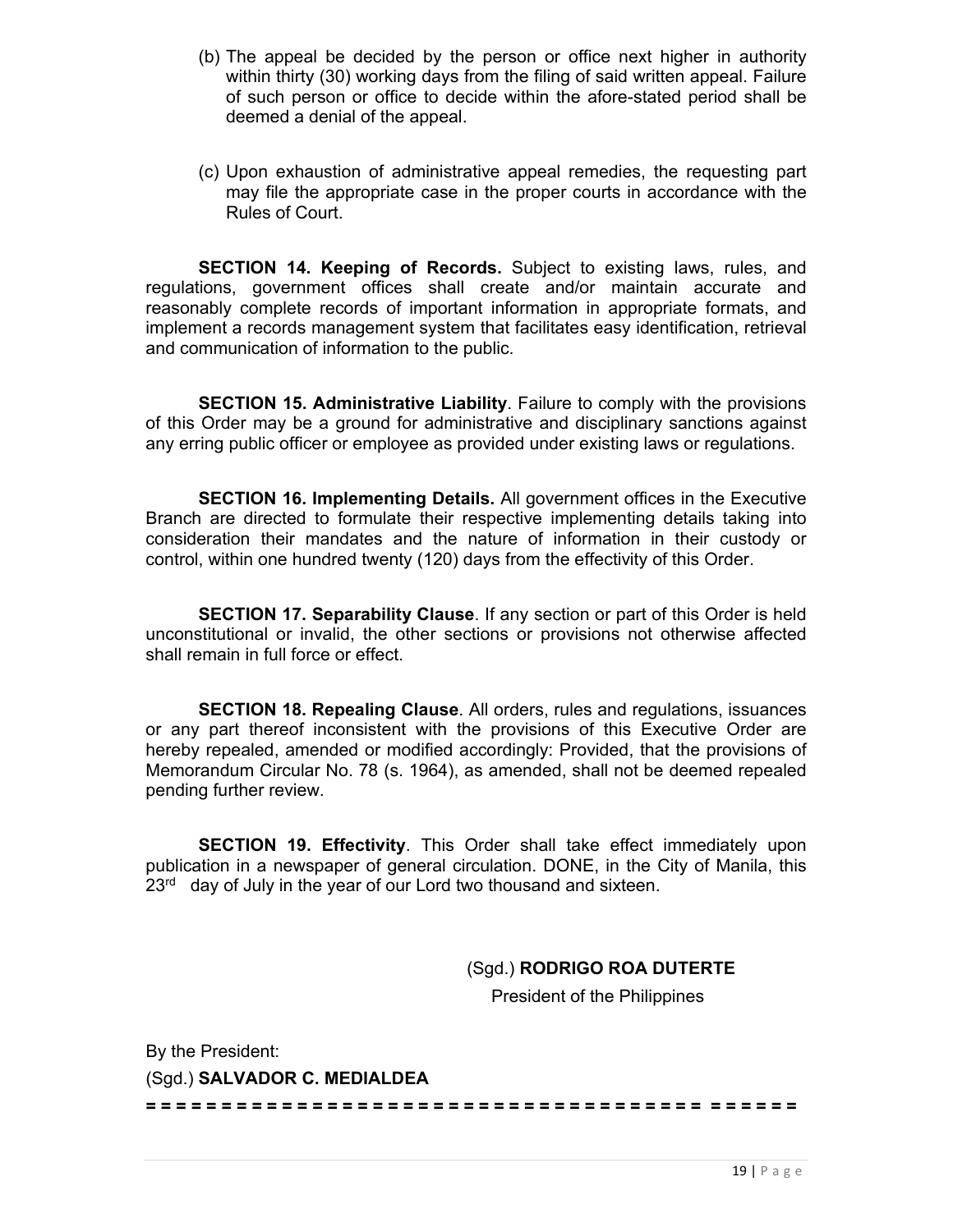## **Annex "C" – FOI Request Form**

#### Republic of the Philippines Department of Labor & Employment **NATIONAL CONCILIATION & MEDIATION BOARD**  Quezon City

|                                                             | (FOI Request Form)                                                                                                                                    |
|-------------------------------------------------------------|-------------------------------------------------------------------------------------------------------------------------------------------------------|
| TITULO NG DOKUMENTO / (Title of the Document):              |                                                                                                                                                       |
| MGA TAON/PANAHONG SAKLAW / (Year):                          |                                                                                                                                                       |
| LAYUNIN / (Purpose):                                        |                                                                                                                                                       |
|                                                             |                                                                                                                                                       |
|                                                             |                                                                                                                                                       |
|                                                             | CONTACT Nos. __________________________________Email Address____________________                                                                      |
|                                                             |                                                                                                                                                       |
|                                                             |                                                                                                                                                       |
| KATIBAYAN NG PAGKAKAKILANLAN/(Proof of Identity):           | / / Passport No. ______________________/ / Driver's License No. ____________<br>/ / Others:                                                           |
| / / Email<br>$/$ / Fax<br>/ / Postal Address<br>/ / Pick up | PARAAN NG PAGTANGGAP NG IMPORMASYON (How would you like to receive the information?)<br>/ / Physical Copy<br>/ / Soft Copy<br>$/$ / PDF<br>/ / Others |
| Gawaing itinalaga kay: ____________<br>(Submitted to)       | (Lumagda sa Ibabaw ng Pangalan)                                                                                                                       |
| (Date / Time of Submission)                                 |                                                                                                                                                       |
| (Certified by)                                              |                                                                                                                                                       |
| Uri ng isinagawang aksiyon:<br>(Type of action conducted)   |                                                                                                                                                       |
|                                                             | Iniskedyul ni (Received by):                                                                                                                          |
|                                                             | FOI Records Officer                                                                                                                                   |
| Remarks:                                                    |                                                                                                                                                       |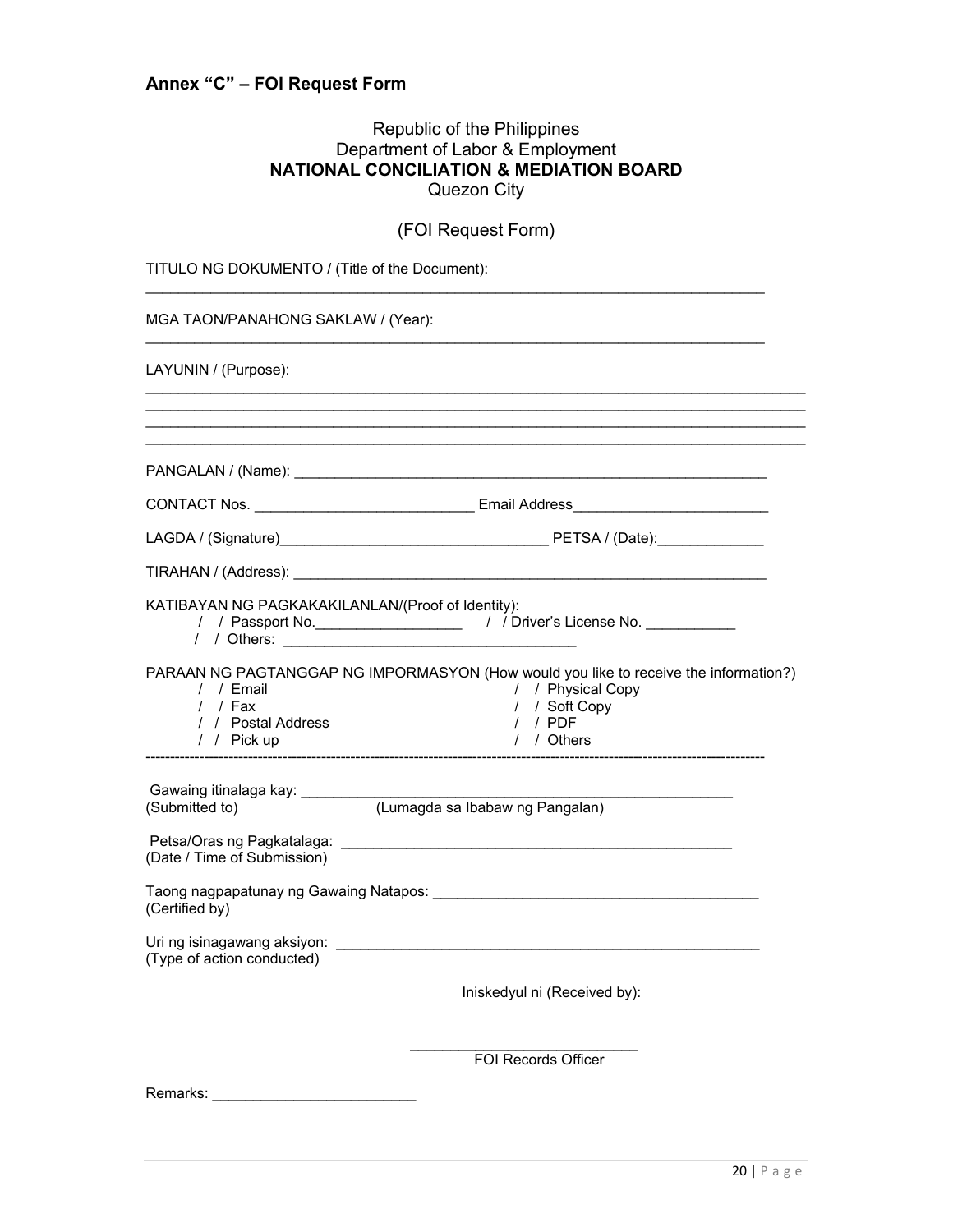| <b>NATIONAL CONCILIATION &amp; MEDIATION BOARD</b><br>() CENTRAL OFFICE<br>() REGIONAL BRANCH No. |                               |    |                   |                                |
|---------------------------------------------------------------------------------------------------|-------------------------------|----|-------------------|--------------------------------|
|                                                                                                   |                               |    | <b>ROUTE SLIP</b> |                                |
| SUBJECT:                                                                                          |                               |    |                   |                                |
| <b>ACTION NEEDED:</b>                                                                             |                               |    |                   |                                |
|                                                                                                   | () For Signature              |    |                   | () For Initial                 |
|                                                                                                   | () For Review                 |    |                   | () For Comments                |
|                                                                                                   | () Others<br>() For Your Info |    |                   |                                |
|                                                                                                   | Attachment/s:<br>Origin       |    |                   |                                |
| Date<br>Received                                                                                  | From                          | To | Date<br>Released  | <b>Action Required/Remarks</b> |
|                                                                                                   |                               |    |                   |                                |
|                                                                                                   |                               |    |                   |                                |
|                                                                                                   |                               |    |                   |                                |
|                                                                                                   |                               |    |                   |                                |
|                                                                                                   |                               |    |                   |                                |
|                                                                                                   |                               |    |                   |                                |
|                                                                                                   |                               |    |                   |                                |
|                                                                                                   |                               |    |                   |                                |
|                                                                                                   |                               |    |                   |                                |
|                                                                                                   |                               |    |                   |                                |
|                                                                                                   |                               |    |                   |                                |
|                                                                                                   |                               |    |                   |                                |

= = = = = = = = = = = = = = = = = = = = = = = = = = == = = = = = = = = = = = = = = = =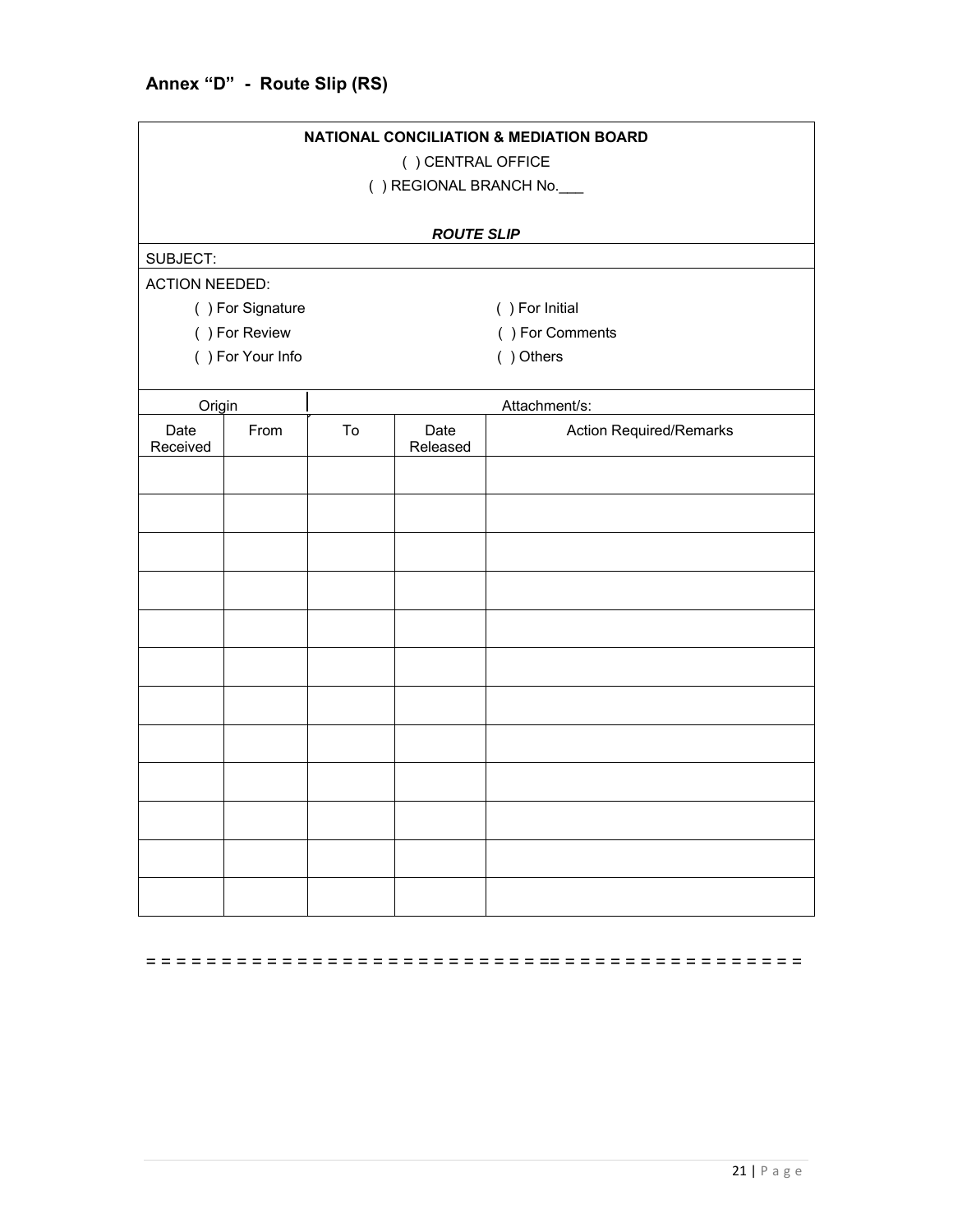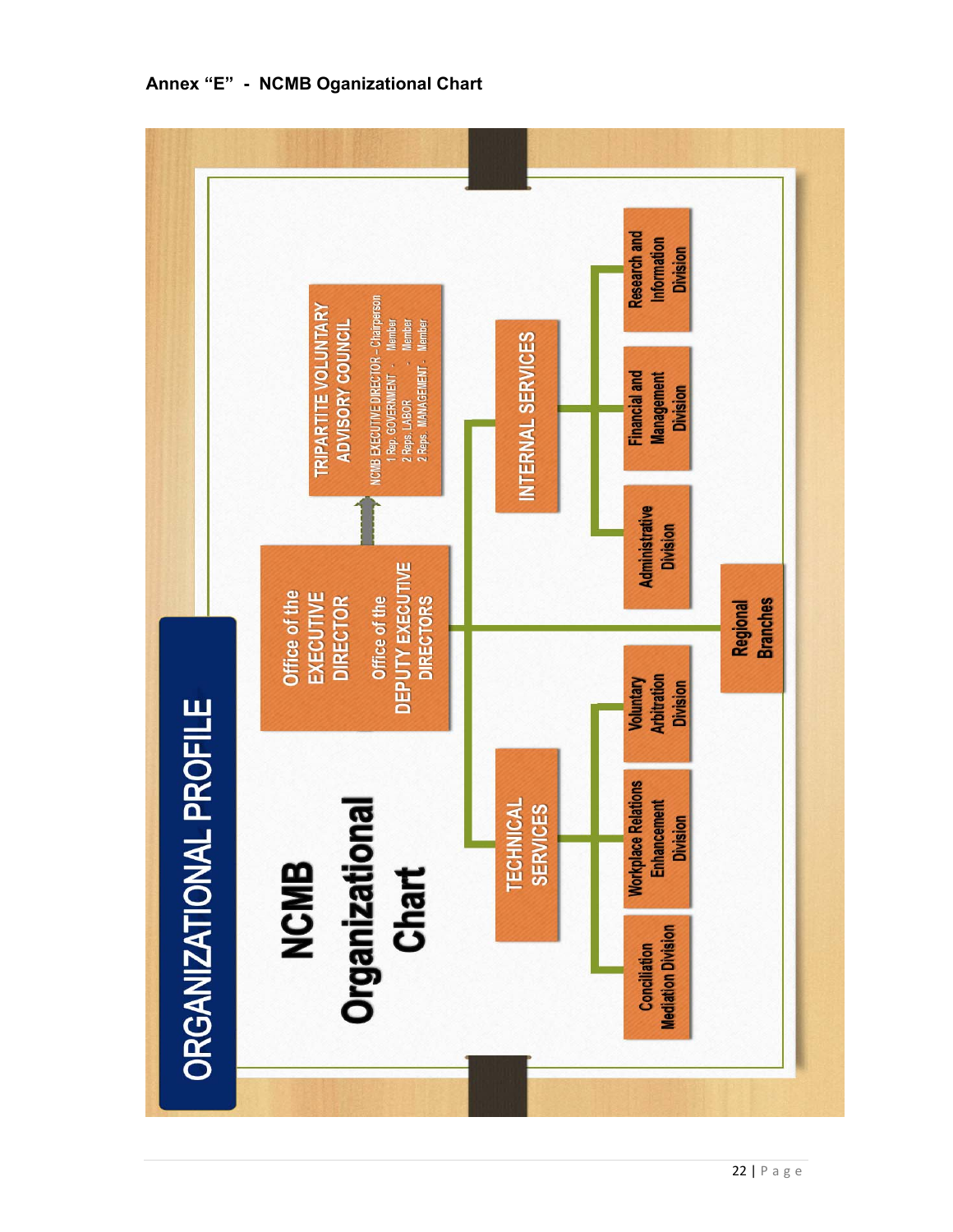#### **CENTRAL OFFICE**

4th – 6th Floors, Arcadia Building 860 Quezon Avenue, Quezon City

## **SHIRLEY M. PASCUAL**

Executive Director IV

332-4176,332-4175(t/fax) *ncmbco@yahoo.com* 

#### **EDMUNDO T. MIRASOL**

Deputy Executive Director IV

332-2689, 332-4177 ncmbco@yahoo.com

#### **MARIA TERESITA L. CANCIO**

Deputy Executive Director IV 332-4179 (telefax)

*ncmbco@yahoo.com*

#### **ATTY. RONDA D. MALIMBAN**

OIC-Director II, Technical Services

332-2233 ncmbco@yahoo.com

## **MARIA CRISTINA O. MANGALIMAN**

Director II, Internal Services

412-5148 *ncmbco@yahoo.com*

#### **MA. YOLANDA P. MINORIA**

Officer-in-Charge, Conciliation-Mediation Division 332-2209 ncmb\_cmd@yahoo.com

#### **LOVELYN S. PAPAS**

Chief, Workplace Relations Enhancement Division 415-7888

ncmb\_wred@yahoo.com

#### **CORAZON M. FEGI**

Chief, Voluntary Arbitration Division

332-4178 *ncmb\_vad@yahoo.com* 

#### **ROSE-MARIA C. MAMAOAG**

Officer-in-Charge, Administrative Division 332-4180 *ncmb\_admin@yahoo.com*

#### **EDITHLIANE P. TADEO**

Chief, Financial Management Division

332-2231 *ncmb\_fmd@yahoo.com* 

#### **MARIFE E. FAUSTO**

Officer-in-Charge, Research and Information Division

> 332-2232 *ncmbco@yahoo.com*

#### **NENITA L. IMPERIAL**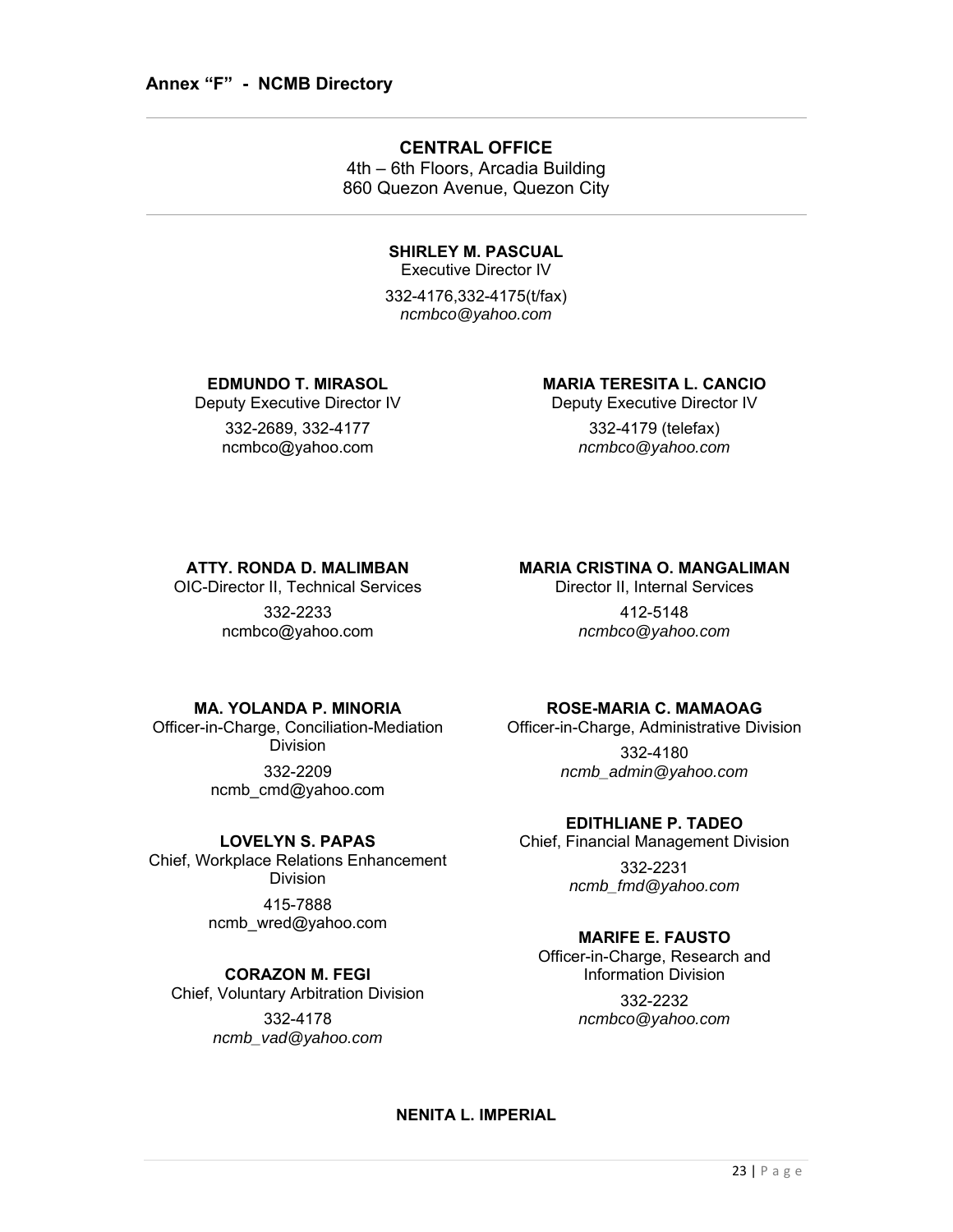## **REGIONAL CONCILIATION AND MEDIATION BRANCHES**

#### **TERESITA E. AUDEA**

Director II, RCMB – NCR Ground Floor, DOLE Building, Intramuros, Manila 1002 527-72-16 526-42-30 telefax Conciliation-Mediation Unit 301-00-48 to 51 Voluntary Arbitration Unit 310-9545 Workplace Relations and Enhancement Unit 310-2441 Administrative Unit 310-24-42 Commission on Audit 527-35-73 *ncmbncr\_od@yahoo.com.ph, dolencmbncr@yahoo.com*

#### **BRENDA ROSE C. ODSEY**

 Director II, RCMB – Cordillera Administrative Region (074) 442-72-92 (t/ fax)(074) 444-49-88 (074) 300-19-13 3/F Manongdo Bldg., Benitez Court, Magsaysay Avenue, Baguio City 2600 *ncmbcar@yahoo.com, ncmbcar@gmail.com* 

#### **LUCITA D.O. CAUDILLA**

Officer-in-Charge, RCMB I (072) 888-46-10 (t/ fax)(072) 700-49-98 2nd Flr., Unison Realty Building, Quezon Avenue, City of San Fernando La Union *ncmb\_rb1@yahoo.com.ph* 

#### **GIL G. CARAGAYAN** Director II, RCMB II (078) 844-1356 3rd Floor, CRADDOCK Building, Diviersion Road San Gabriel VillageTuguegarao City 3500 *rcmb02@yahoo.com*

#### **EDGAR G. AQUINO**

Director II, RCMB III 2<sup>nd</sup>/F, PSP Bldg., Gapan Olongapo Road Dolores San Fernando, Pampanga 2000 (045) 961-42-64 (t/ fax) *(047) 561-27-05 (044) 662-4398 ncmbsanfernando@yahoo.com* 

#### **FELICIANO R. ORIHUELA, JR.**

Director II, RCMB IV-A (049) 531-4271; (049) 531-2045 2/F Regon and Sons Bldg., National Road Paciano Rizal, Calamba City, Laguna 4027 *ncmbiva@yahoo.com, ncmbiva@gmail.com*

Cavite Extension Office 2/F MYP GBY Building, Bayan Luma 7 Aguinaldo Highway Imus, Cavite (046) 471-0615; (046) 446-0807 *ncmbiva@yahoo.com, ncmbiva@gmail.com* Cainta Extension Office 2/F, F. Takano Center for Health Cainta, Rizal (02) 656-52-13 *ncmbiva@yahoo.com, ncmbiva@gmail.com*

#### **LOURDES P. ESTIOCO**

 Director II, RCMB IV-B 400-2529 Ground Floor, DOLE Building General Luna cor. Muralla Sts. Intramuros, Manila *ncmb4b@gmail.com*

#### **REYNALDO S. FONCARDAS**

 Director II, RCMB V (052) 480-84-67 (t/ fax) 2nd Floor, ANST Building Washington Drive, Legaspi City 4500 *ncmbrb5@yahoo.com*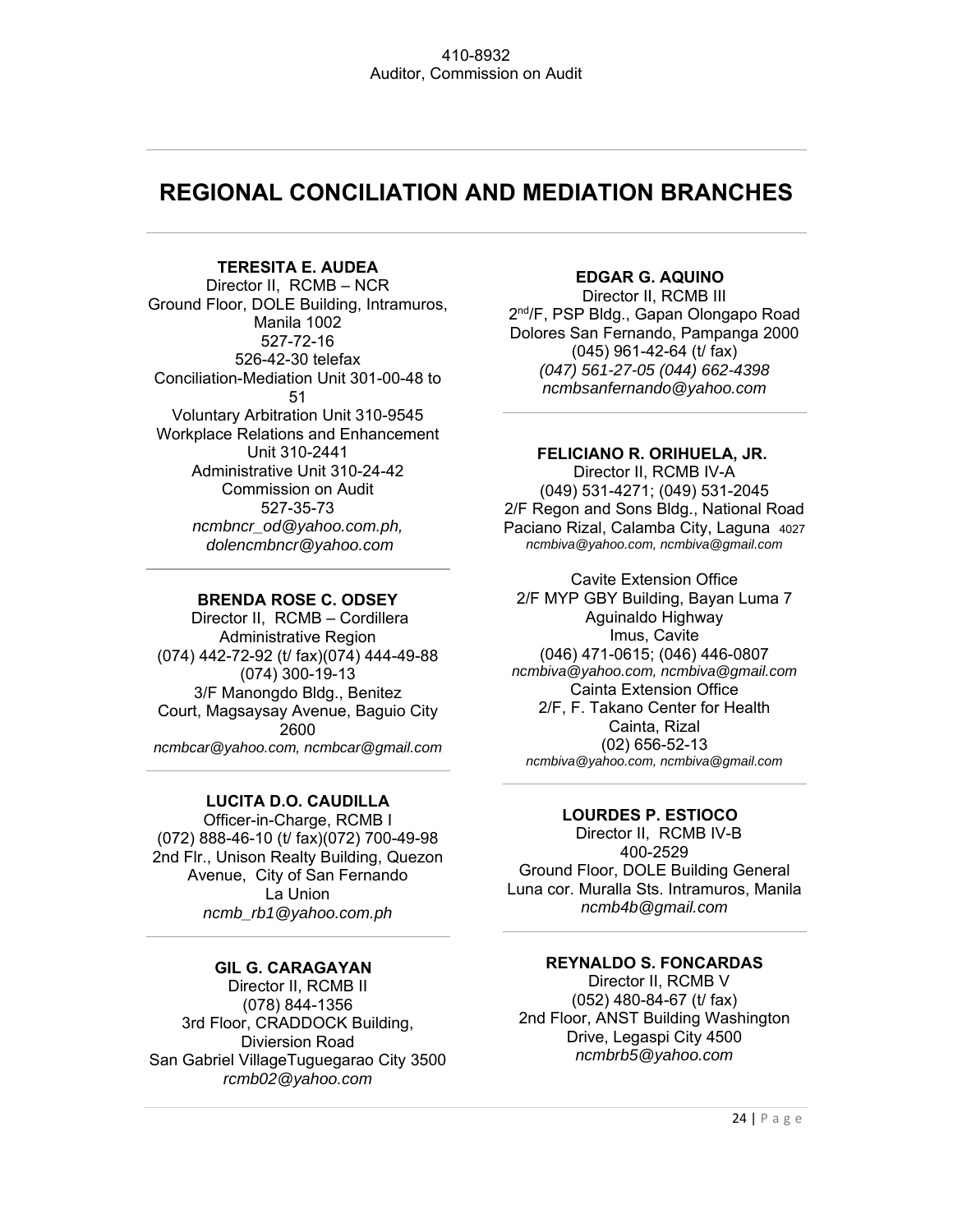#### **ROSEMARIE G. OXINIO**

Officer-in-Charge, RCMB VI *ncmbrb6@yahoo.com*  District Office 2nd Floor, ME Building, Dungon B, Jaro, Iloilo City (033) 338-14-25 (033) 509-0177; (033) 332-2199; (033) 335-5392

#### **SUSANA A. QUIMPO**

Director II, RCMB Negros Island Region *ncmbnir@gmail.com*  No. 6, 10th Lacson Streets Milagros Building, Bacolod City 6100 (034) 433-0901 (t/fax); (034) 707-0836

#### **GEMMA R. POLOYAPOY**

Officer-in-Charge, RCMB VII (032) 415-7046 (032) 412-0170 (t/fax) (032) 266-81 93 to 94 (PLDT) 6th Floor, DOLE Bldg. Gen. Maxilom Avenue cor. Gorordo Ave., Cebu City 6000 *cebu.ncmb@yahoo.com*

#### **GEMMA R. POLOYAPOY**

Officer-in-Charge (in concurrent capacity), RCMB VIII (053) 321-44-58 (t/fax) (053) 520-3160 DOLE Compound, Trece Martirez Street, Tacloban City 6500 *ncmbrb8@yahoo.com*

#### **ROGEN S. CUMBA**

Officer-in-Charge, RCMB IX (062) 991-2644; (062) 991-2186 3rd Floor, Wee Agro Building Veterans Avenue, Zamboanga City 7000 *ncmbr9@yahoo.com* 

#### **ATTY. LIGAYA R. LUMBAY**

Officer-in-Charge, RCMB X (08822) 723-922 (t/fax)(08822) 856-61-23 Maguindanao Masonic Temple Building Cagayan de Oro City 9000 *northmin\_rcmb@yahoo.com* 

#### **AERRINE MARIE R. REYES**

Officer-in-Charge, RCMB XI (082) 226-34-65 (t/fax)(082) 305-40-85 DCPI Building, Quezon Blvd., Brgy. 31 Davao City 8000 *ncmbrb11@yahoo.com.ph* NCMB Local Conciliation and Mediation Service Center 2nd Floor Compostela Municipal Hall Compostela Valley Province, *ncmbrb11@yahoo.com.ph* 

#### **GERIE D. LAMPITCO**

Officer-in-Charge, RCMB XII (083) 228-3438 Tel/Fax (083) 3049733 Door #1 Mezzanine Floor, Duremdes Building, Zone 1, Gensan Drive, Koronadal City 2/F, Bañas Bldg., Magsaysay Ave. corner

Rosas St., General Santos City (083) 552-5758 *ncmbrb12@yahoo.com.ph* 

#### **MA. THERESA M. FRANCISCO**

Officer-in-Charge, RCMB XIII (085) 342-58-71 (t/ fax)(085) 225-24-34 1st & 2nd Flr. Nimfa Tiu Building, J.P. Rosales Street, Butuan City *ncmb13caraga@yahoo.com*

= = = = = = = = = = = = = = = = = = = = = = = = = = = = = = = = = = = = = = = = = = =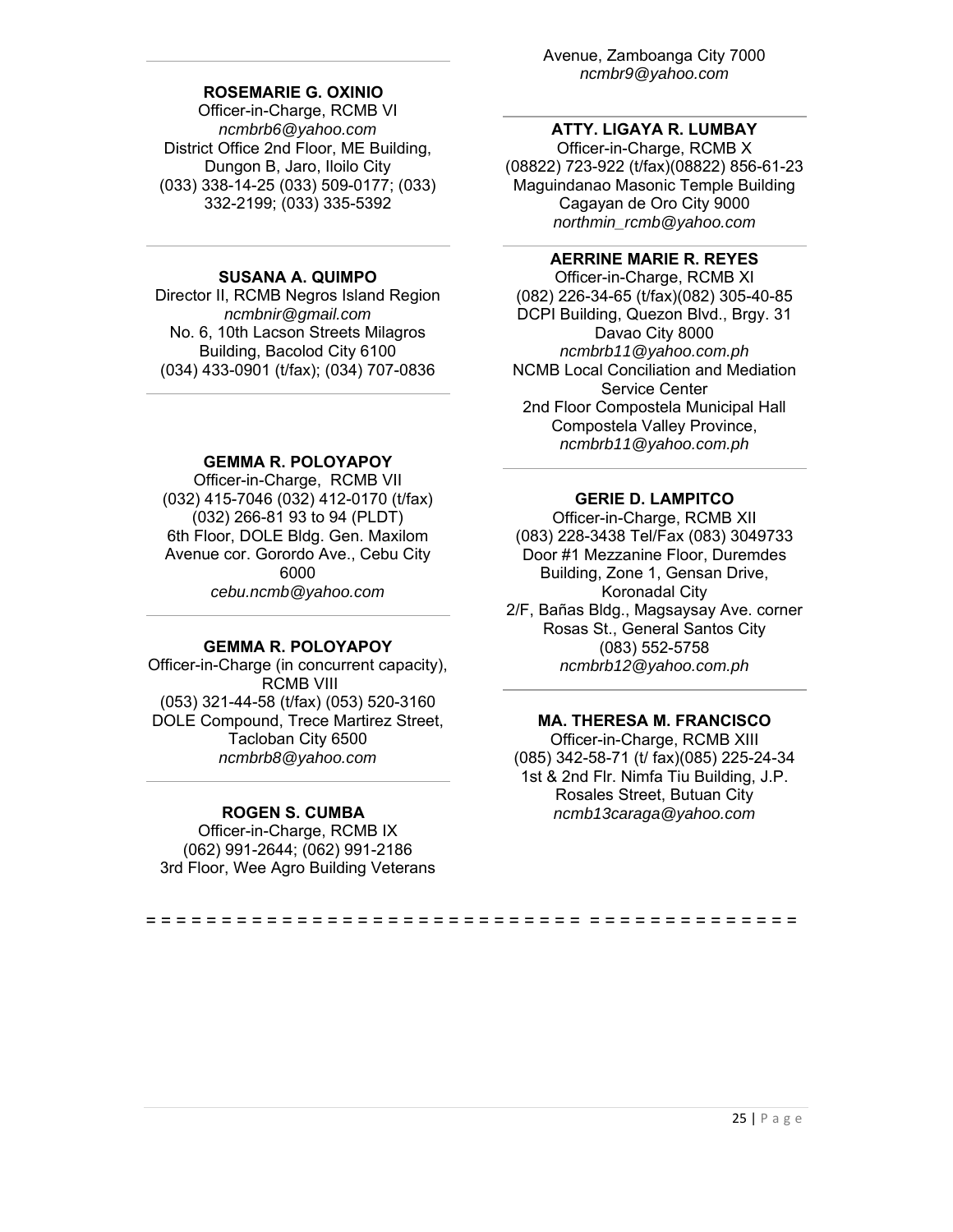| <b>ANNEX "G "</b> |  |  |
|-------------------|--|--|
|                   |  |  |

#### **FOI PROCESS FLOW CHART Request to Access of Information**

**Responsibility Process**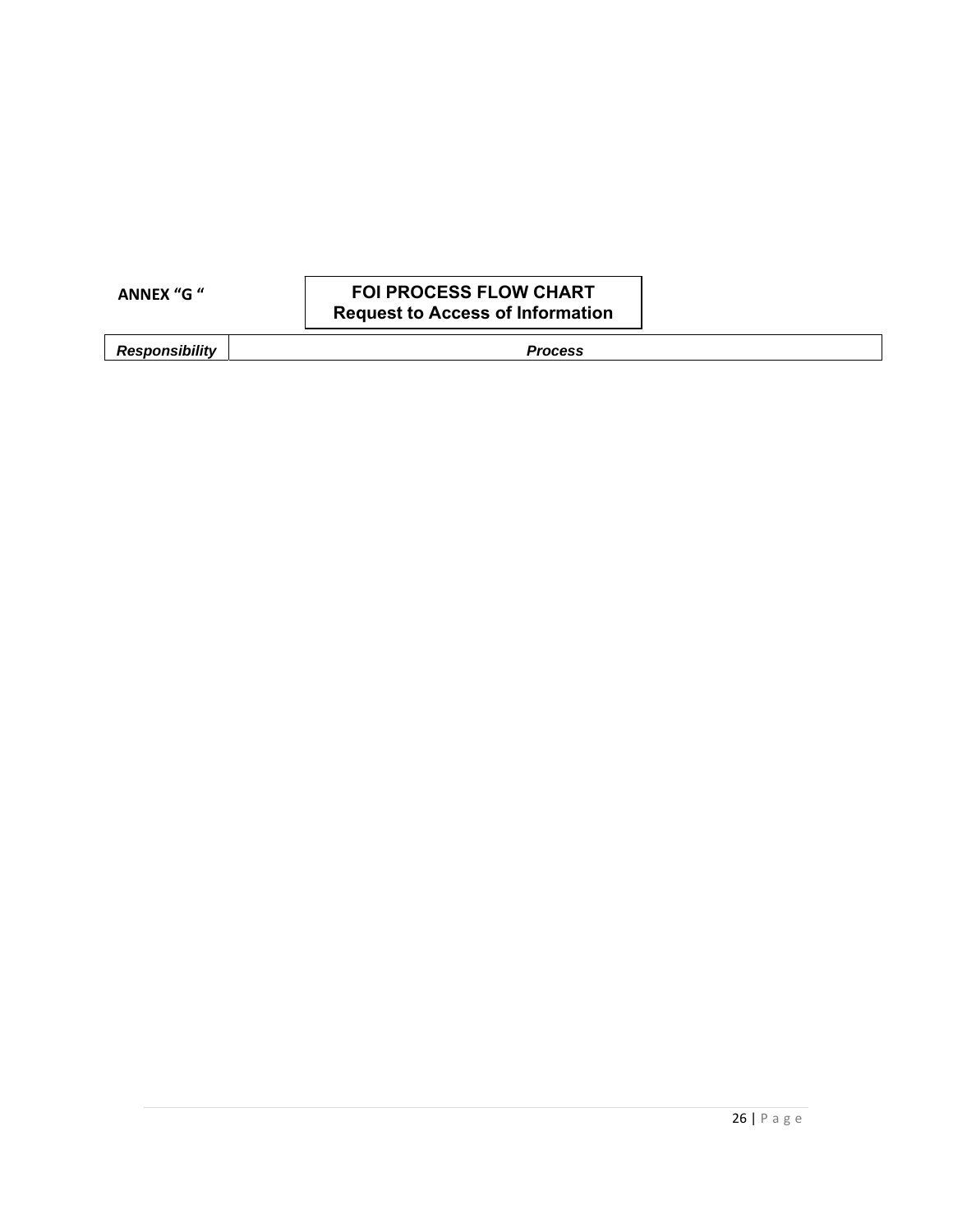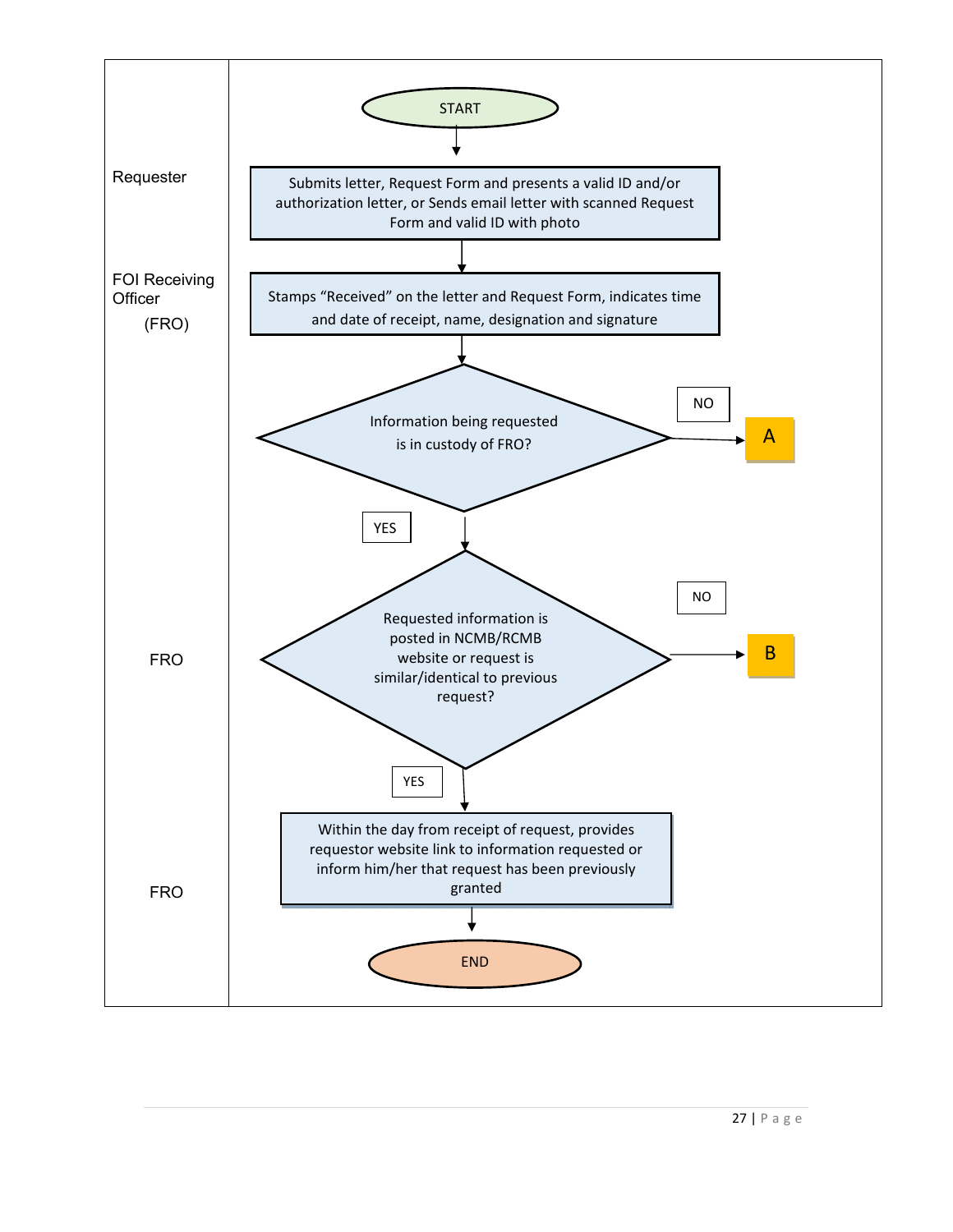**ANNEX "G‐1 "** 

**FOI PROCESS FLOW CHART Request to Access of Information**

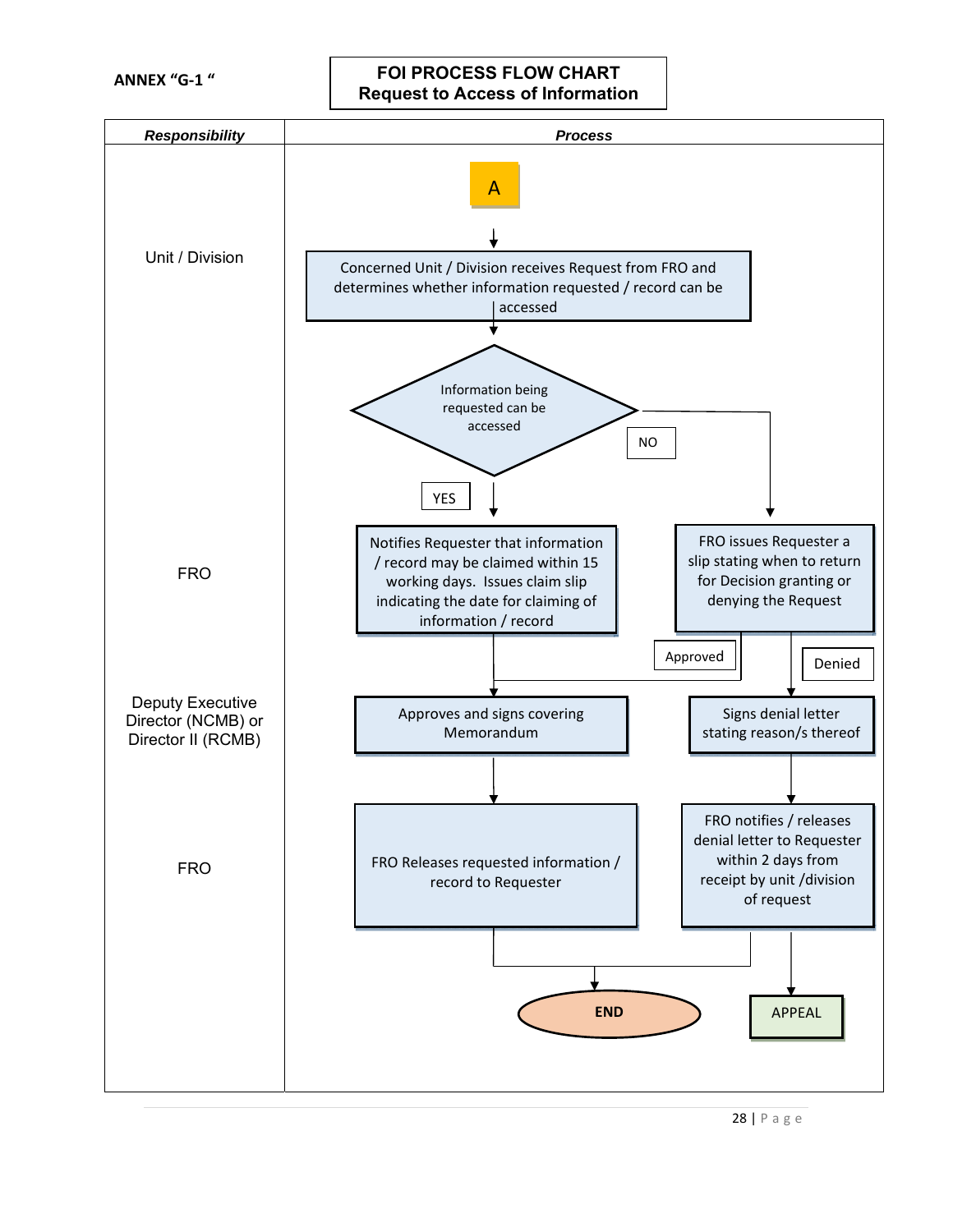**ANNEX "G‐2"** 

#### **FOI PROCESS FLOW CHART Request to Access of Information**

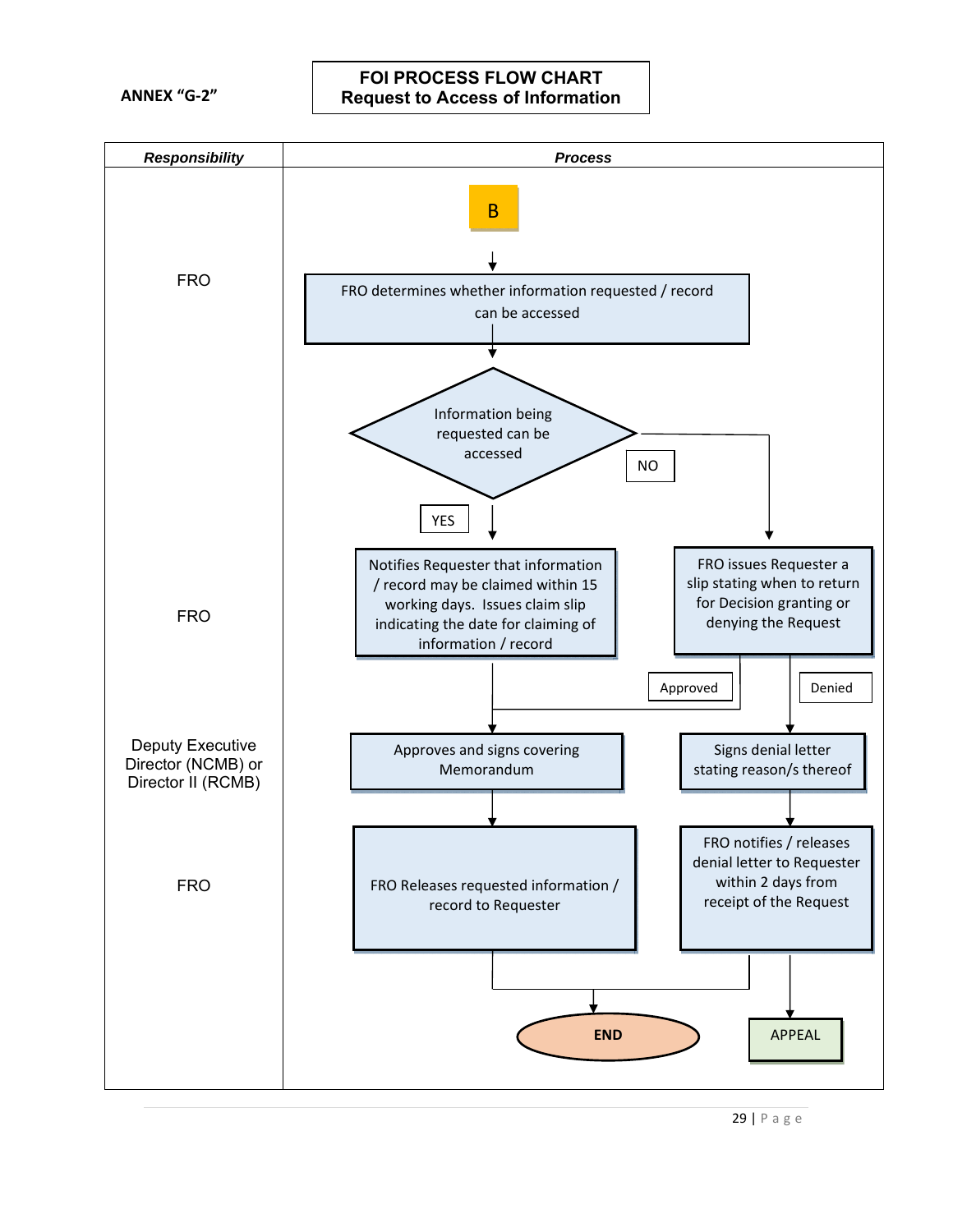

**ANNEX "H" APPEAL TO DENIAL OF REQUEST** 

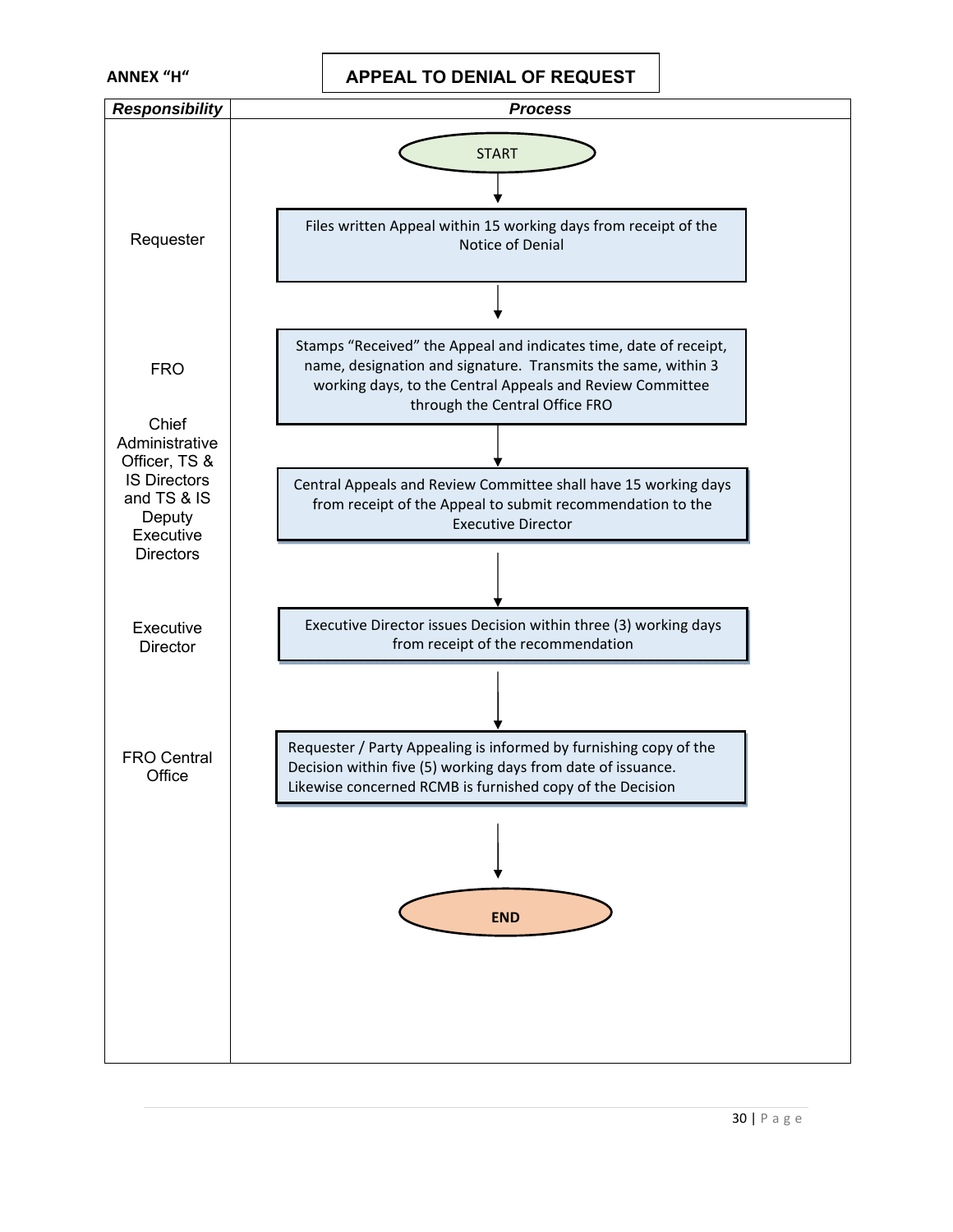**ANNEX "I"**  Denial Letter Template

## Republic of the Philippines Department of Labor & Employment **NATIONAL CONCILIATION & MEDIATION BOARD**

[Date: dd-mm-yyyy]

#### [**Name**}

[Address]

## **SUBJECT**: Denial of Request for Information: [**Indicate requested information**/  **record here**]

Dear [Salutation: Mr. / Ms. / Dr. etc.] [Last Name]

We regret to inform you that your request for information: [**Indicate the requested information / record here]** on [**date of request**] cannot be favorably granted due to [**State grounds for denial i.e. confidentiality restrictions, under exceptions. Provide necessary laws, rules and regulations**].

Thank you.

Very truly yours,

## **Deputy Executive Director IV** [Central Office]

or

**Director II** [RCMB]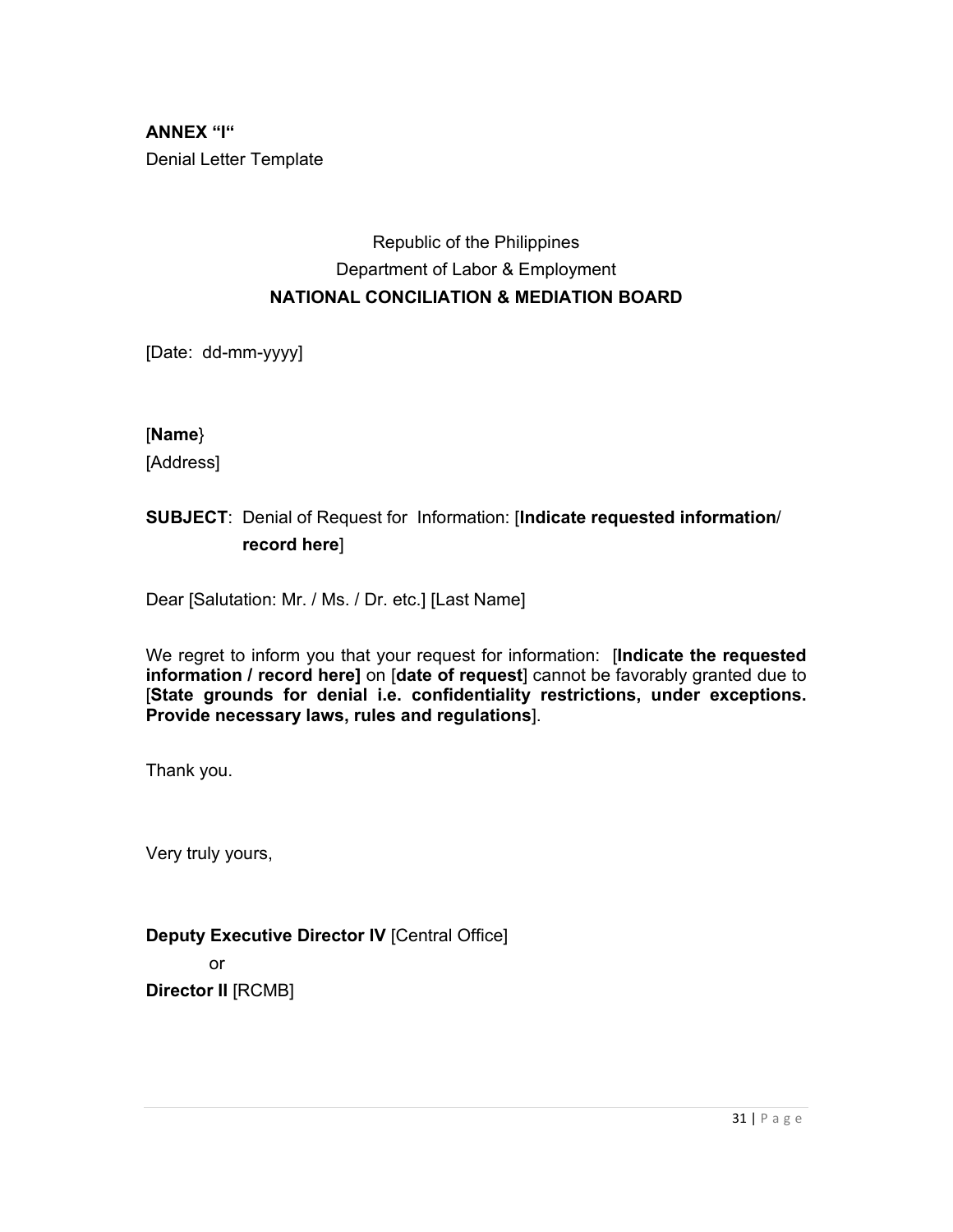**ANNEX "J"**  Cover Letter – Requested Information is Enclosed

## Republic of the Philippines Department of Labor & Employment **NATIONAL CONCILIATION & MEDIATION BOARD**

[Date: dd-mm-yyyy]

[**Name**}

[Address]

## **SUBJECT**: Denial of Request for Information: [**Indicate requested information**/  **record here**]

Dear [Salutation: Mr. / Ms. / Dr. etc.] [Last Name]

We are pleased to inform you that your request for information: [**Indicate the requested information / record here]** dated [**date of request**] has been approved.

Enclosed is / are copy / ies of the requested information / record released for whatever legal purpose it may serve.

Thank you.

Very truly yours,

**Deputy Executive Director IV** [Central Office] or **Director II** [RCMB]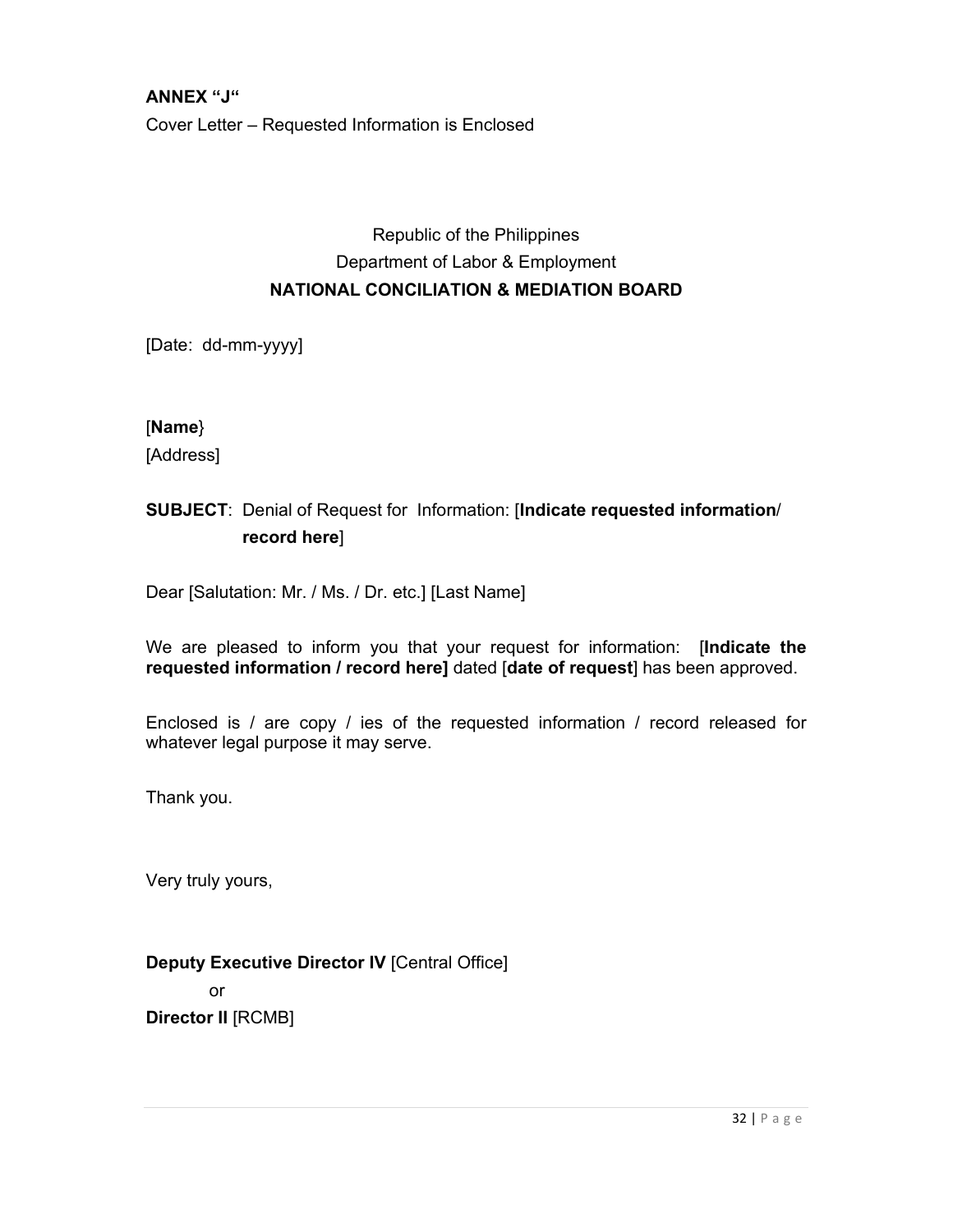Cover Letter – Requested Information is Not Available

## Republic of the Philippines Department of Labor & Employment **NATIONAL CONCILIATION & MEDIATION BOARD**

[Date: dd-mm-yyyy]

#### [**Name**]

[Address]

## **SUBJECT**: Denial of Request for Information: [**Indicate requested information**/  **record here**]

Dear [Salutation: Mr. / Ms. / Dr. etc.] [Last Name]

This is to acknowledge receipt of your request for information: [**Indicate the requested information / record here]** dated [**date of request**].

Upon evaluation of your request, we regret to inform you that the information / record being requested is not currently filed with the [**NCMB or RCMB**] (as the case maybe), the reason/s being **[state reason/s why the requested information / record is not available / in custody of the CO or RCMB]**

Thank you.

Very truly yours,

#### **Deputy Executive Director IV** [Central Office]

or

**Director II** [RCMB]